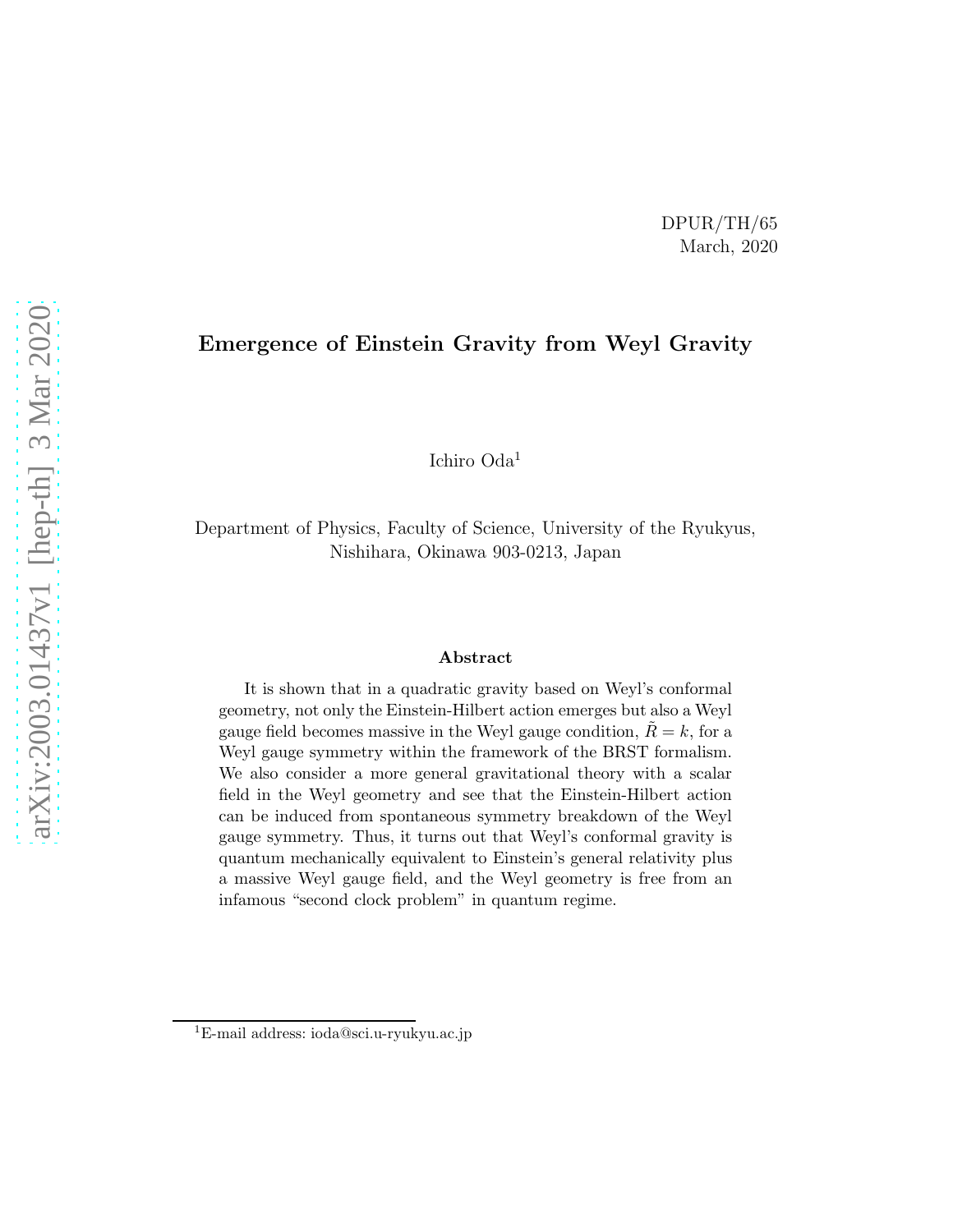#### 1 Introduction

About one hundred years ago, shortly after the appearance of general relativity (GR) by Einstein, Weyl proposed a natural and profound generalization of the Riemann geometry [1]. This generalized geometry essentially includes a vector gauge field called the Weyl gauge field in addition to a conventional metric tensor field, and is nowadays called the Weyl geometry. Weyl's idea is that since the Riemann geometry describes gravitation, a more general affine geometry might describe both gravitation and electromagnetism. Then, just as gravitation can be thought as being due to the path dependence of vectorial directions induced by the metric tensor field, electromagnetism could be considered as being due to the path dependence of vectorial magnitudes induced by the Weyl gauge field.

Unfortunately for Weyl, Einstein immediately objected in a postscript of a Weyl's original paper [1] that in the Weyl gauge theory chemical elements with spectral lines of definite frequency could not exist and the relative frequency of two neighbouring atoms of the same kind would be different in general, depending on their past history, which is obviously in contradiction with observation.

With hindsight, in the Weyl gauge theory, there seem to be two closely related but distinct problems, one of which is that the Weyl gauge field cannot be identified with the electromagnetic potential, thereby nullifying the Weyl theory as a unified theory of gravitation and electromagnetism. The other problem can be paraphrased as the second clock problem: Two clocks synchronized at the same space-time point display different clock rates after traveling along distinct paths and arriving at a common space-time point again in the presence of the Weyl gauge field [2].

With respect to the former problem, quantum mechanics came to the rescue of Weyl's gauge theory. What London noticed [3] is that Weyl's idea should be used in a different manner: A scale factor multiplied under parallel transport of a vector might be changed by a phase factor involving  $\hbar$ , and it is attached to the quantum-mechanical wave function  $\psi$  rather than the metric tensor field. Note that a pure phase shift in the wave function is not physically observable so Einstein's objection can be avoided by quantum mechanics. In this way, Weyl's attempt at combining gravitation with electromagnetism actually ended in failure, but the Weyl theory paved the way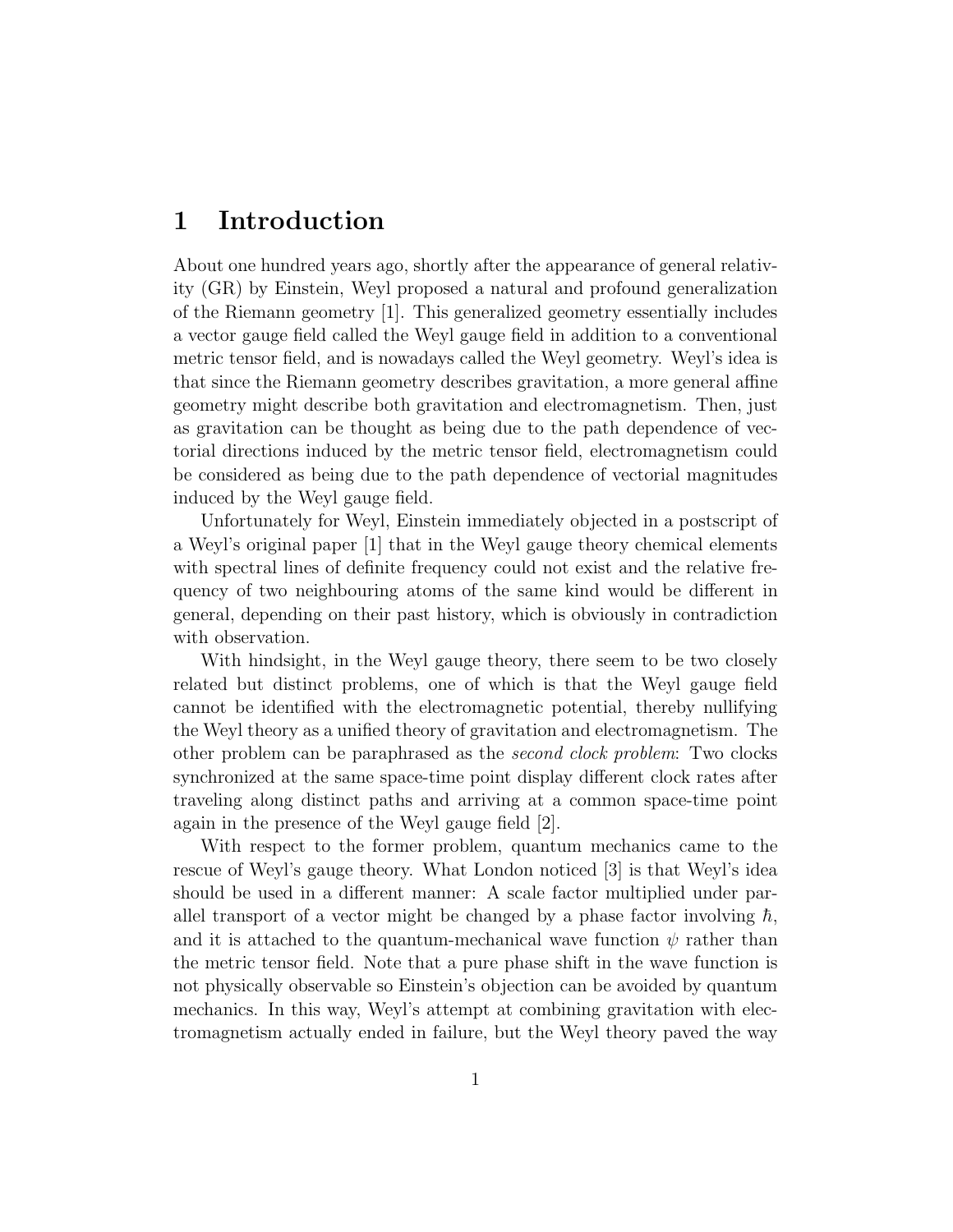for the appearance of modern gauge theories [4].

Nevertheless, the original Weyl gauge theory is still physically viable unless one insists on identifying the Weyl gauge field with the electromagnetic gauge field since the electromagnetic field is described in terms of  $U(1)$  gauge group whereas the Weyl gauge field is generated by a non-compact Abelian group. In fact, the Weyl theory has been studied from various perspectives for a long time  $[5]-[23]^2$  and it could be regarded as one of the simplest gravitational theories with a non-compact gauge field.

What then becomes of the latter problem, i.e., the second clock problem? This problem is closely related to the treatment of distance (or proper time) between the space-time point  $x^{\mu}$  and its infinitesimal neigborhood  $x^{\mu} + dx^{\mu}$ . In the Riemann geometry, one can define a line element  $ds^2 = g_{\mu\nu} dx^{\mu} dx^{\nu}$ , which is invariant under diffeomorphisms. If we use this line element even in the Weyl geometry, we encounter the second clock problem. However, this line element is not invariant under the Weyl gauge transformation and cannot have any definite physical meaning so it should be modified in such a way that a new line element is invariant under the Weyl gauge transformation as well as diffeomorphisms. In fact, such a line element has been already proposed in Refs. [7, 8, 9]. The idea is to introduce a scalar field  $\phi(x)$  of weight  $-1$ into the line element to compensate for the metric tensor of weight 2 and then construct a gauge invariant line element,  $d\tilde{s}^2 = \phi^2 g_{\mu\nu} dx^{\mu} dx^{\nu}$ . With this choice of the line element, we can automatically circumvent the infamous second clock problem that the rate of "clocks" depends on their "history", as will be also discussed in the last section.

Notwithstanding this proposal for the gauge invariant line element, there still remains one question: What is the relation between ds and  $d\tilde{s}$ ? We would like to respond to this question that quantum field theory would come the rescue of this issue in a similar way that quantum mechanics came to the rescue of Weyl's gauge theory. Recall that in quantum field theory, one must impose a gauge fixing condition from the beginning to quantize a theory. It is then natural to require that once the Weyl gauge invariance is fixed by a gauge fixing condition, and consequently we have only diffeomorphisms as residual symmetries, the gauge invariant line element  $d\tilde{s}$  should be reduced to the line element ds in the Riemann geometry since the gauge fixed theory

<sup>&</sup>lt;sup>2</sup>See [24] for a historical review.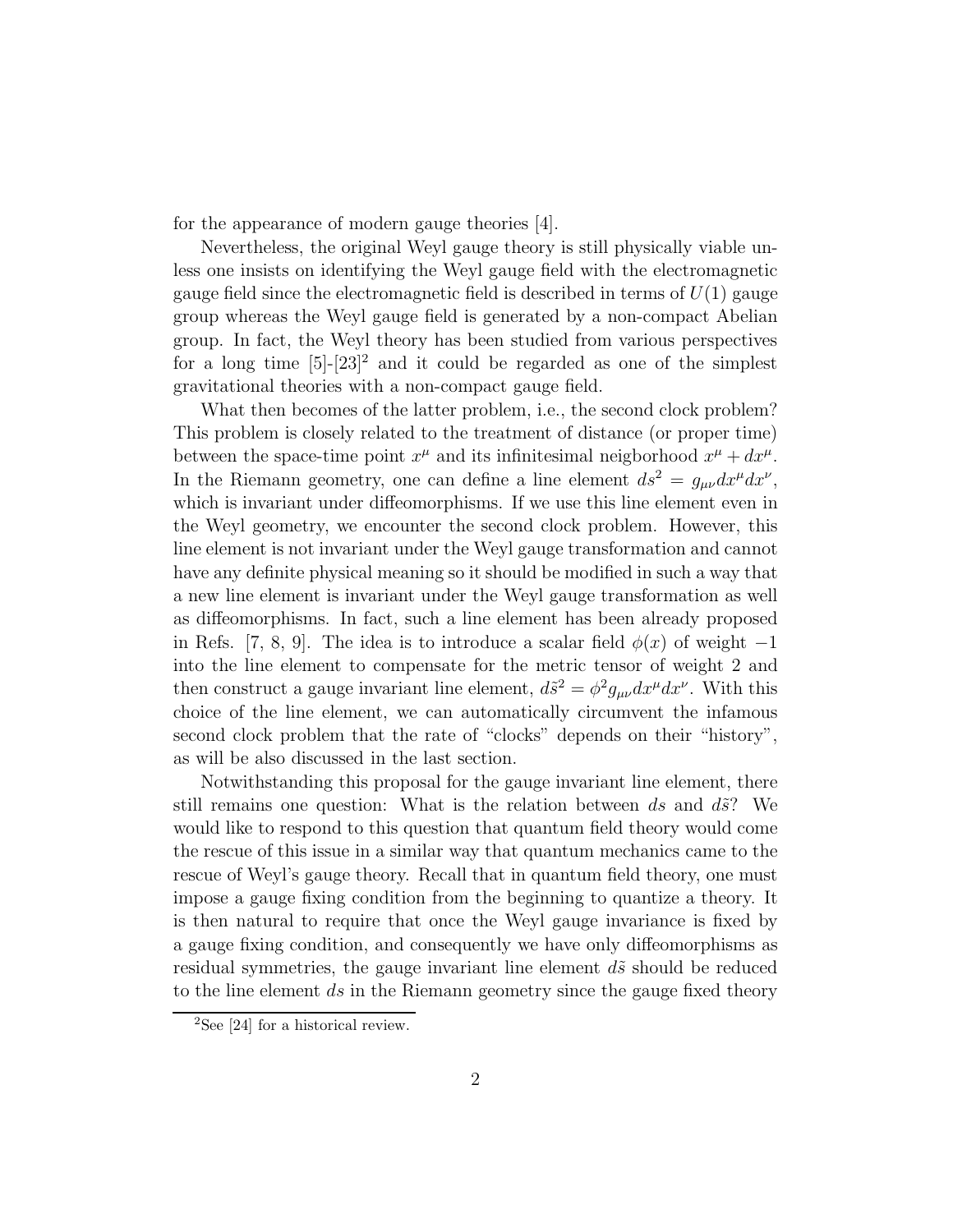is described by means of the Riemann geometry. Note that this requirement, in turn, gives us information as to the gauge fixing condition for the Weyl gauge symmetry.

In this article, we wish to shed light on the relationship between Einstein's general relativity and the Weyl gauge theory, in particular, a problem of how general relativity with a positive cosmological constant can be generated from the Weyl gauge theory via the gauge fixing procedure of the Weyl gauge invariance in the BRST formalism. This problem is of course not new since starting with an action of quadratic gravity, Weyl himself considered the relation to general relativity by taking what we call the Weyl gauge condition,  $R = k$ . We would like to extend the Weyl's study to the quantum regime on the basis of the BRST formalism. Moreover, we will deal with a more general Weyl gauge theory involving a scalar field and work with a more general gauge condition,  $a\tilde{R} + b\phi^2 = k$ . In this generalized theory, we find that the Higgs potential is naturally generated, thereby triggering spontaneous symmetry breakdown of the Weyl gauge invariance. In the process of obtaining these results, we find that the so-called "the second clock problem" is naturally solved within the framework of quantum field theories.

We close this section with an overview of this article. In Section 2, we briefly review the Weyl geometry and the Weyl gauge theory, details of which can be found in other literatures [1, 4]. In Section 3, we present a more general action of Weyl's quadratic gravity including a scalar field, and derive field equations from it. In Section 4, we present a gauge invariant line element and take a Weyl gauge condition for the Weyl gauge transformation. It is shown that by a suitable choice of a gauge parameter the Einstein-Hilbert action can be derived from the action of Weyl's quadratic gravity. Moreover, it is shown that in the Einstein or unitary gauge the number of physical degrees of freedom is unchanged before and after spontaneous symmetry breakdown (SSB). In Section 5, we work with a general action and take a more general gauge condition where we see that the SSB of the Weyl gauge symmetry induces the Einstein-Hilbert action and a massive Weyl gauge field at the same time. Section 6 is devoted to the conclusion.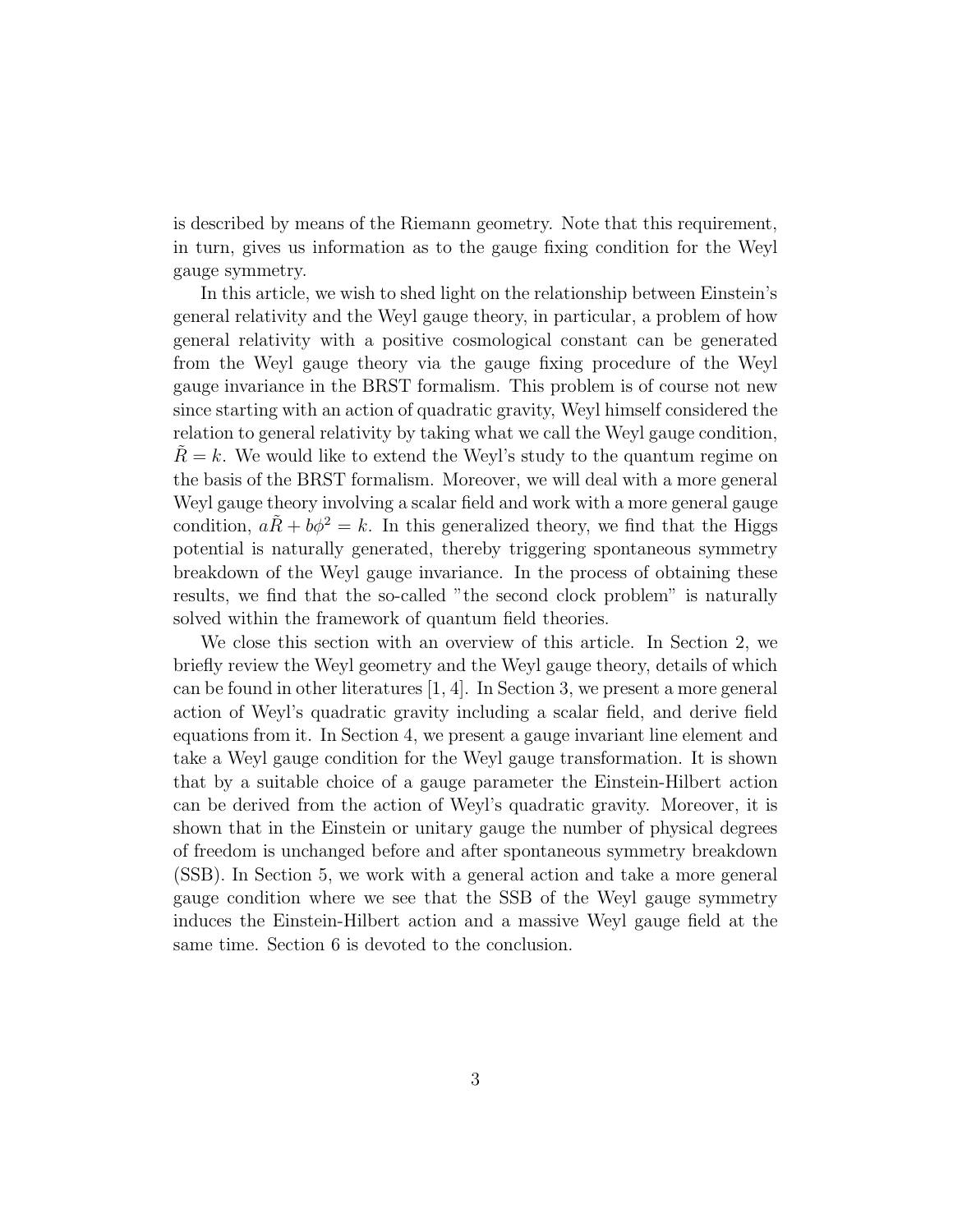### 2 Review of Weyl conformal geometry

We briefly review the basic concepts and definitions of the Weyl conformal geometry.<sup>3</sup> In the Weyl geometry, the Weyl gauge transformation, which is the sum of a local scale transformation for a generic field  $\Phi(x)$  and a gauge transformation for the Weyl gauge field  $S_{\mu}(x)$ , is defined as

$$
\Phi(x) \to \Phi'(x) = e^{w\Lambda(x)}\Phi(x), \qquad S_{\mu}(x) \to S_{\mu}'(x) = S_{\mu}(x) - \frac{1}{f}\partial_{\mu}\Lambda(x), \quad (1)
$$

where  $w$  is called the "Weyl weight", or simply "weight" henceforth,  $f$  is the coupling constant for the non-compact Abelian gauge group, and  $\Lambda(x)$  is a local parameter for the Weyl transformation. The Weyl gauge transformation for various fields is explicitly given by

$$
g_{\mu\nu}(x) \rightarrow g'_{\mu\nu}(x) = e^{2\Lambda(x)} g_{\mu\nu}(x), \qquad \phi(x) \rightarrow \phi'(x) = e^{-\Lambda(x)} \phi(x),
$$
  

$$
\psi(x) \rightarrow \psi'(x) = e^{-\frac{3}{2}\Lambda(x)} \psi(x), \qquad A_{\mu}(x) \rightarrow A'_{\mu}(x) = A_{\mu}(x), \qquad (2)
$$

where  $g_{\mu\nu}(x)$ ,  $\phi(x)$ ,  $\psi(x)$  and  $A_{\mu}(x)$  are the metric tensor, scalar, spinor, and electromagnetic gauge fields, respectively. The covariant derivative  $D_{\mu}$  for the Weyl gauge transformation for a generic field  $\Phi(x)$  of weight w is defined as

$$
D_{\mu}\Phi \equiv \partial_{\mu}\Phi + wfS_{\mu}\Phi,
$$
\n(3)

which transforms covariantly under the Weyl transformation:

$$
D_{\mu}\Phi \to (D_{\mu}\Phi)' = e^{w\Lambda(x)}D_{\mu}\Phi.
$$
 (4)

The Weyl geometry is defined as a geometry with a real symmetric metric tensor  $g_{\mu\nu} (= g_{\nu\mu})$  and a symmetric connection  $\tilde{\Gamma}^{\lambda}_{\mu\nu} (= \tilde{\Gamma}^{\lambda}_{\nu\mu})$  which is defined  $\rm{as}^4$ 

$$
\tilde{\Gamma}^{\lambda}_{\mu\nu} = \frac{1}{2} g^{\lambda\rho} \left( D_{\mu} g_{\nu\rho} + D_{\nu} g_{\mu\rho} - D_{\rho} g_{\mu\nu} \right) \n= \Gamma^{\lambda}_{\mu\nu} + f \left( S_{\mu} \delta^{\lambda}_{\nu} + S_{\nu} \delta^{\lambda}_{\mu} - S^{\lambda} g_{\mu\nu} \right),
$$
\n(5)

<sup>3</sup>See also Refs. [25, 12, 18] for a concise introduction of the Weyl geometry.

<sup>&</sup>lt;sup>4</sup>We often use the tilde characters to express quantities belonging to the Weyl geometry.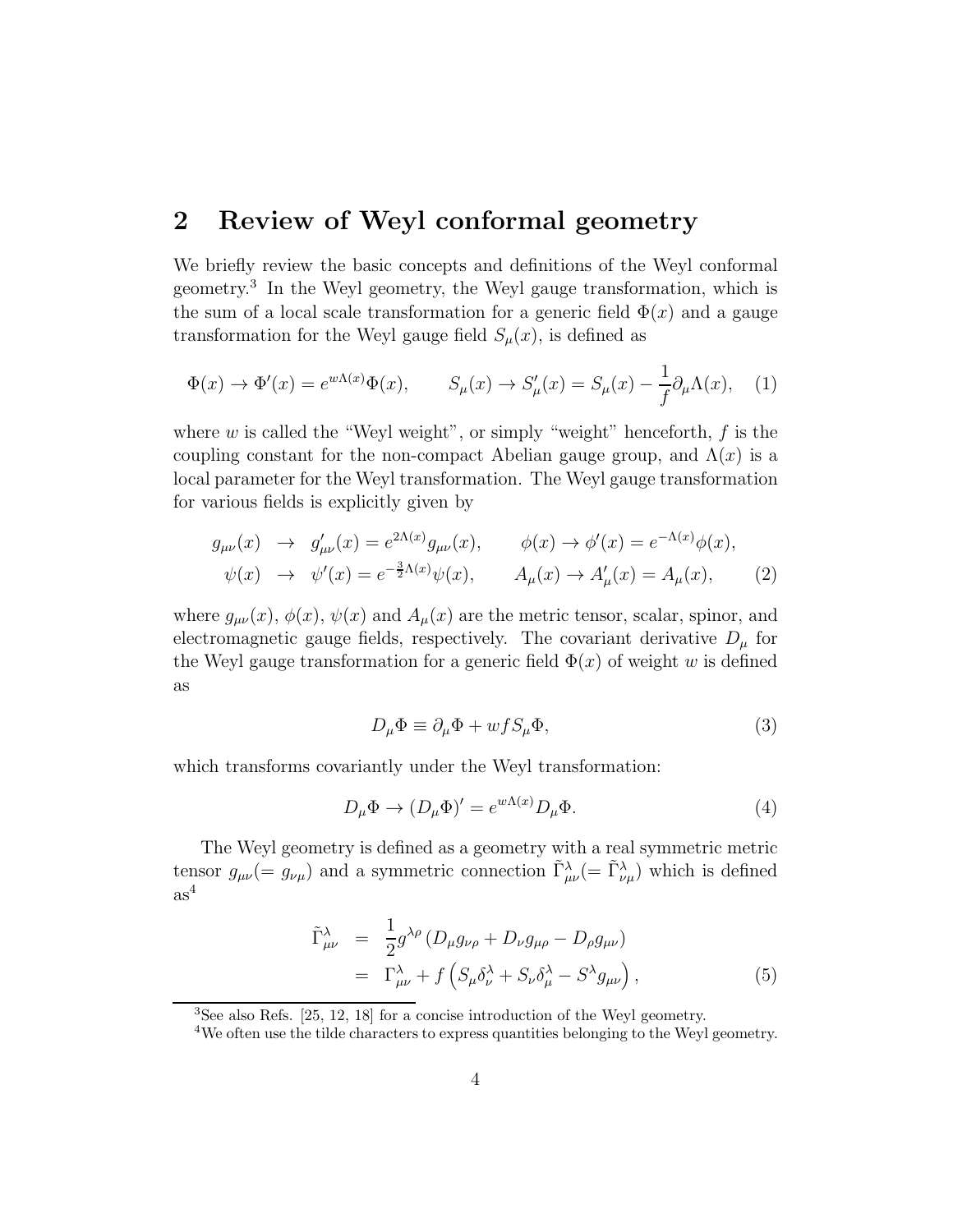where

$$
\Gamma^{\lambda}_{\mu\nu} \equiv \frac{1}{2} g^{\lambda\rho} \left( \partial_{\mu} g_{\nu\rho} + \partial_{\nu} g_{\mu\rho} - \partial_{\rho} g_{\mu\nu} \right), \tag{6}
$$

is the Christoffel symbol in the Riemann geometry. The most important difference between the Riemann geometry and the Weyl one lies in the fact that in the Riemann geometry the metric condition is satisfied

$$
\nabla_{\lambda} g_{\mu\nu} \equiv \partial_{\lambda} g_{\mu\nu} - \Gamma^{\rho}_{\lambda\mu} g_{\rho\nu} - \Gamma^{\rho}_{\lambda\nu} g_{\mu\rho} = 0, \tag{7}
$$

while in the Weyl geometry we have

$$
\tilde{\nabla}_{\lambda} g_{\mu\nu} \equiv \partial_{\lambda} g_{\mu\nu} - \tilde{\Gamma}^{\rho}_{\lambda\mu} g_{\rho\nu} - \tilde{\Gamma}^{\rho}_{\lambda\nu} g_{\mu\rho} = -2f S_{\lambda} g_{\mu\nu},\tag{8}
$$

where  $\nabla_{\mu}$  and  $\tilde{\nabla}_{\mu}$  are covariant derivatives for diffeomorphisms in the Riemann and Weyl geometries, respectively. Since the metric condition (7) implies that both length and angle are preserved under parallel transport, Eq. (8) shows that only angle, but not length, is preserved by the Weyl connection.

The general covariant derivative for both diffeomorphisms and the Weyl gauge transformation, for instance, for a covariant vector of weight  $w$ , is defined as

$$
\mathcal{D}_{\mu}V_{\nu} \equiv D_{\mu}V_{\nu} - \tilde{\Gamma}^{\rho}_{\mu\nu}V_{\rho}
$$
  
\n
$$
= \tilde{\nabla}_{\mu}V_{\nu} + wfS_{\mu}V_{\nu}
$$
  
\n
$$
= \nabla_{\mu}V_{\nu} + wfS_{\mu}V_{\nu} - f(S_{\mu}\delta^{\rho}_{\nu} + S_{\nu}\delta^{\rho}_{\mu} - S^{\rho}g_{\mu\nu})V_{\rho}
$$
  
\n
$$
= \partial_{\mu}V_{\nu} + wfS_{\mu}V_{\nu} - \Gamma^{\rho}_{\mu\nu}V_{\rho} - f(S_{\mu}\delta^{\rho}_{\nu} + S_{\nu}\delta^{\rho}_{\mu} - S^{\rho}g_{\mu\nu})V_{\rho}. \quad (9)
$$

One can verify that using the general covariant derivative, the following metric condition is satisfied:

$$
\mathcal{D}_{\lambda}g_{\mu\nu}=0.\tag{10}
$$

Moreover, under the Weyl gauge transformation the general covariant derivative for a generic field  $\Phi$  of weight w transforms in a covariant manner as desired:

$$
\mathcal{D}_{\mu}\Phi \to (\mathcal{D}_{\mu}\Phi)' = e^{w\Lambda(x)}\mathcal{D}_{\mu}\Phi,
$$
\n(11)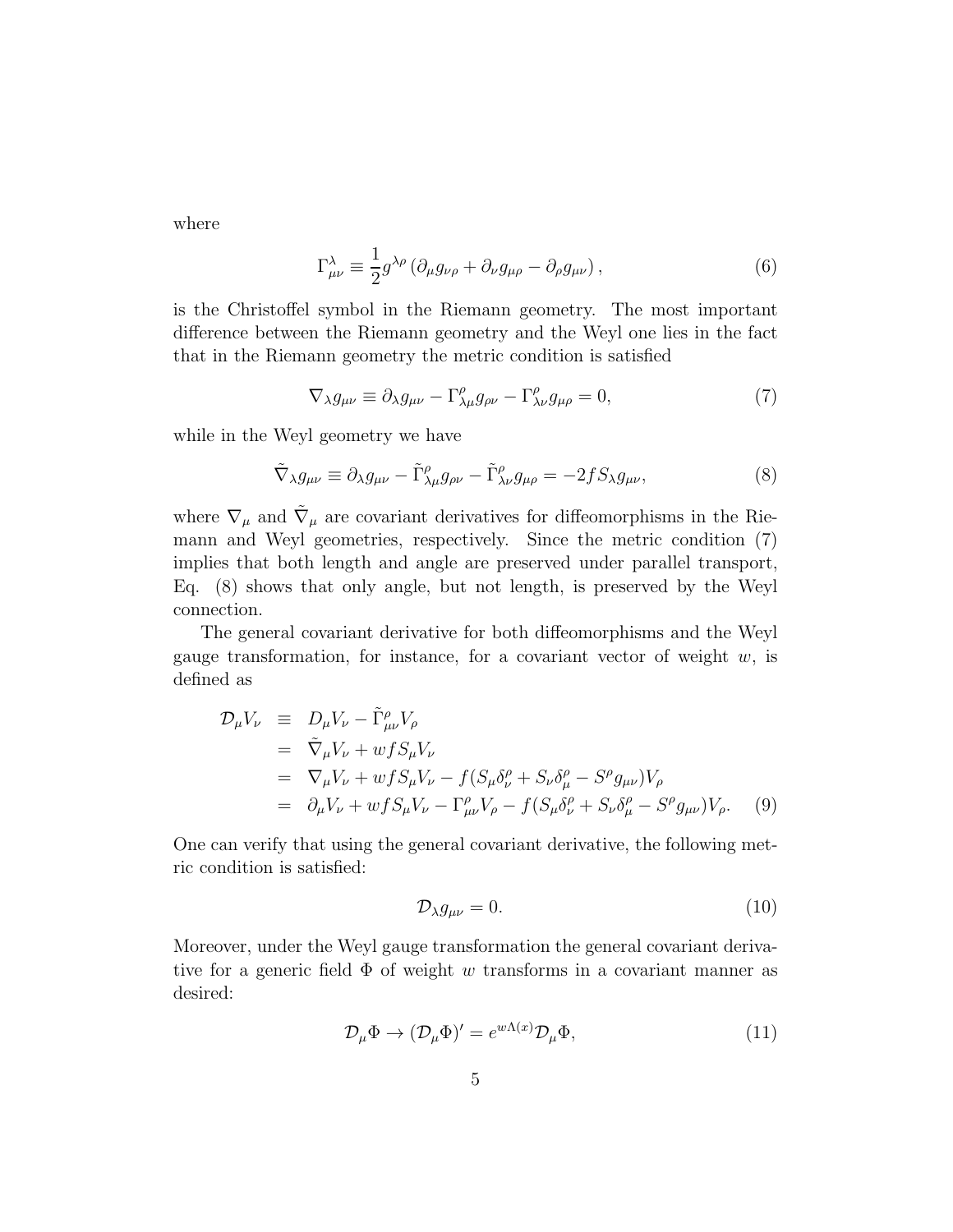because the Weyl connection is invariant under the Weyl gauge transformation, i.e.,  $\tilde{\Gamma}^{\prime \rho}_{\mu \nu} = \tilde{\Gamma}^{\rho}_{\mu \nu}$ .

As in the Riemann geometry, in the Weyl geometry one can also construct a Weyl invariant curvature tensor  $\tilde{R}_{\mu\nu\rho}^{\,\sigma}$  via a commutator of the covariant derivative  $\tilde{\nabla}_{\mu}^{5}$ 

$$
[\tilde{\nabla}_{\mu}, \tilde{\nabla}_{\nu}] V_{\rho} = \tilde{R}_{\mu\nu\rho}{}^{\sigma} V_{\sigma}.
$$
\n(12)

Calculating this commutator, one finds that

$$
\tilde{R}_{\mu\nu\rho}^{\sigma} = \partial_{\nu}\tilde{\Gamma}^{\sigma}_{\mu\rho} - \partial_{\mu}\tilde{\Gamma}^{\sigma}_{\nu\rho} + \tilde{\Gamma}^{\alpha}_{\mu\rho}\tilde{\Gamma}^{\sigma}_{\alpha\nu} - \tilde{\Gamma}^{\alpha}_{\nu\rho}\tilde{\Gamma}^{\sigma}_{\alpha\mu} \n= R_{\mu\nu\rho}^{\sigma} + 2f \left( \delta^{\sigma}_{[\mu} \nabla_{\nu]} S_{\rho} - \delta^{\sigma}_{\rho} \nabla_{[\mu} S_{\nu]} - g_{\rho[\mu} \nabla_{\nu]} S^{\sigma} \right) \n+ 2f^{2} \left( S_{[\mu} \delta^{\sigma}_{\nu]} S_{\rho} - S_{[\mu} g_{\nu] \rho} S^{\sigma} + \delta^{\sigma}_{[\mu} g_{\nu] \rho} S_{\alpha} S^{\alpha} \right),
$$
\n(13)

where  $R_{\mu\nu\rho}^{\sigma}$  is the curvature tensor in the Riemann geometry, and we have defined the antisymmetrization by the square bracket, e.g.,  $A_{\mu}B_{\nu}$  = 1  $\frac{1}{2}(A_{\mu}B_{\nu}-A_{\nu}B_{\mu})$ . Then, it is straightforward to prove the following identities:

$$
\tilde{R}_{\mu\nu\rho}{}^{\sigma} = -\tilde{R}_{\nu\mu\rho}{}^{\sigma}, \qquad \tilde{R}_{[\mu\nu\rho]}{}^{\sigma} = 0, \qquad \tilde{\nabla}_{[\lambda}\tilde{R}_{\mu\nu]\rho}{}^{\sigma} = 0. \tag{14}
$$

The curvature tensor  $\tilde{R}_{\mu\nu\rho}^{\,\,\sigma}$  has 26 independent components, twenty of which are possessed by  $R_{\mu\nu\rho}^{\qquad \sigma}$  and six by the Weyl invariant field strength  $H_{\mu\nu}$   $\equiv$  $\partial_\mu S_\nu - \partial_\nu S_\mu.$ 

From  $\tilde{R}_{\mu\nu\rho}^{\dagger}$ <sup> $\sigma$ </sup> one can define a Weyl invariant Ricci tensor:

$$
\tilde{R}_{\mu\nu} \equiv \tilde{R}_{\mu\rho\nu}{}^{\rho} \n= R_{\mu\nu} + f \left( -2\nabla_{\mu}S_{\nu} - H_{\mu\nu} - g_{\mu\nu}\nabla_{\alpha}S^{\alpha} \right) \n+ 2f^{2} \left( S_{\mu}S_{\nu} - g_{\mu\nu}S_{\alpha}S^{\alpha} \right).
$$
\n(15)

Let us note that

$$
\tilde{R}_{[\mu\nu]} \equiv \frac{1}{2} (\tilde{R}_{\mu\nu} - \tilde{R}_{\nu\mu}) = -2f H_{\mu\nu}.
$$
\n(16)

<sup>5</sup> In this article, we make use of the conventions and notation for the Riemann tensors and the metric signature in the Wald textbook [26], and in particular our sign convention is  $\eta_{\mu\nu} = diag(-1, 1, 1, 1).$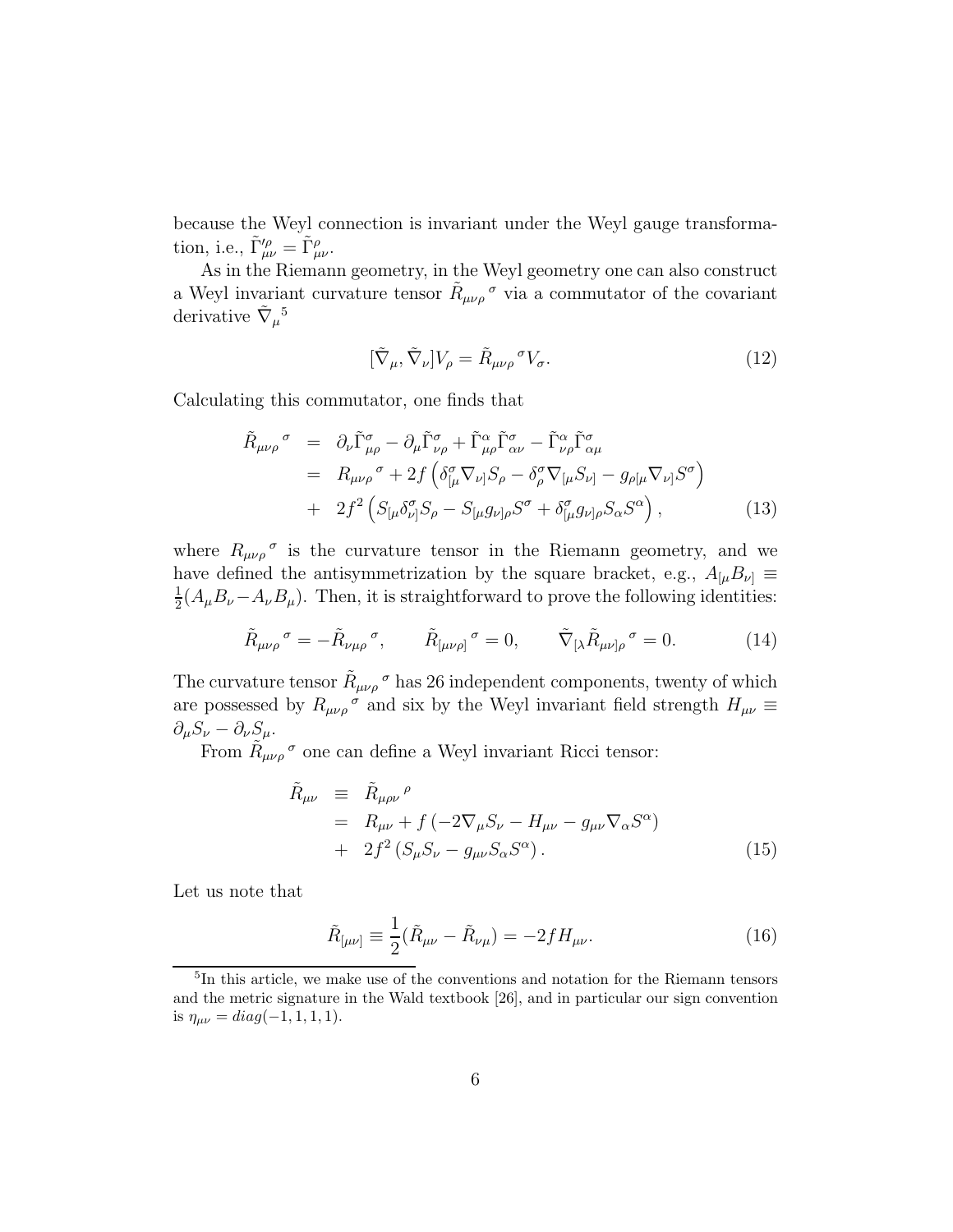Similarly, one can define a not Weyl invariant but Weyl covariant scalar curvature:

$$
\tilde{R} \equiv g^{\mu\nu}\tilde{R}_{\mu\nu} = R - 6f\nabla_{\mu}S^{\mu} - 6f^2S_{\mu}S^{\mu}.
$$
\n(17)

One finds that under the Weyl gauge transformation,  $\tilde{R} \to \tilde{R}' = e^{-2\Lambda(x)} \tilde{R}$ while  $\tilde{\Gamma}^{\lambda}_{\mu\nu}$ ,  $\tilde{R}_{\mu\nu\rho}^{\ \sigma}$  and  $\tilde{R}_{\mu\nu}$  are all invariant.

Even in the Weyl geometry, it is possible to write out a generalization of the Gauss-Bonnet topological invariant which can be described as

$$
I_{GB} \equiv \int d^4x \sqrt{-g} \,\epsilon^{\mu\nu\rho\sigma} \epsilon_{\alpha\beta\gamma\delta} \tilde{R}_{\mu\nu}{}^{\alpha\beta} \tilde{R}_{\rho\sigma}{}^{\gamma\delta}
$$
  
= 
$$
-2 \int d^4x \sqrt{-g} \left( \tilde{R}_{\mu\nu\rho\sigma} \tilde{R}^{\rho\sigma\mu\nu} - 4 \tilde{R}_{\mu\nu} \tilde{R}^{\nu\mu} + \tilde{R}^2 - 12 f^2 H_{\mu\nu} H^{\mu\nu} \right)
$$
  
= 
$$
-2 \int d^4x \sqrt{-g} \left( R_{\mu\nu\rho\sigma} R^{\mu\nu\rho\sigma} - 4 R_{\mu\nu} R^{\mu\nu} + R^2 \right).
$$
 (18)

We close this section by discussing a spinor field as an example of matter fields in the Weyl geometry [10, 11]. As is well known, to describe a spinor field it is necessary to introduce the vierbein  $e^a_\mu$ , which is defined as

$$
g_{\mu\nu} = \eta_{ab} e^a_\mu e^b_\nu,\tag{19}
$$

where  $a, b, \dots$  are local Lorentz indices taking  $0, 1, 2, 3$  and  $\eta_{ab} = diag(-1, 1, 1, 1)$ .

Now the metric condition (10) takes the form

$$
\mathcal{D}_{\mu}e_{\nu}^{a} \equiv D_{\mu}e_{\nu}^{a} + \tilde{\omega}^{a}{}_{b\mu}e_{\nu}^{b} - \tilde{\Gamma}_{\mu\nu}^{\rho}e_{\rho}^{a} = 0, \qquad (20)
$$

where the general covariant derivative is extended to include the local Lorentz transformation whose gauge connection is the spin connection  $\tilde{\omega}^a{}_{b\mu}$  of weight 0 in the Weyl geometry, and  $D_{\mu}e_{\nu}^{a} = \partial_{\mu}e_{\nu}^{a} + fS_{\mu}e_{\nu}^{a}$  since the vierbein  $e_{\mu}^{a}$  has weight 1. Solving the metric condition (20) leads to the expression of the spin connection in the Weyl geometry

$$
\tilde{\omega}_{ab\mu} = \omega_{ab\mu} + f e^c_\mu (\eta_{ac} S_b - \eta_{bc} S_a),\tag{21}
$$

where  $\omega_{ab\mu}$  is the spin connection in the Riemann geometry and we have defined  $S_a \equiv e^{\mu}_a S_{\mu}$ . Then, the general covariant derivative for a spinor field  $\Psi$  of weight  $-\frac{3}{2}$  $rac{3}{2}$  reads

$$
\mathcal{D}_{\mu}\Psi = D_{\mu}\Psi + \frac{i}{2}\tilde{\omega}_{ab\mu}S^{ab}\Psi,
$$
\n(22)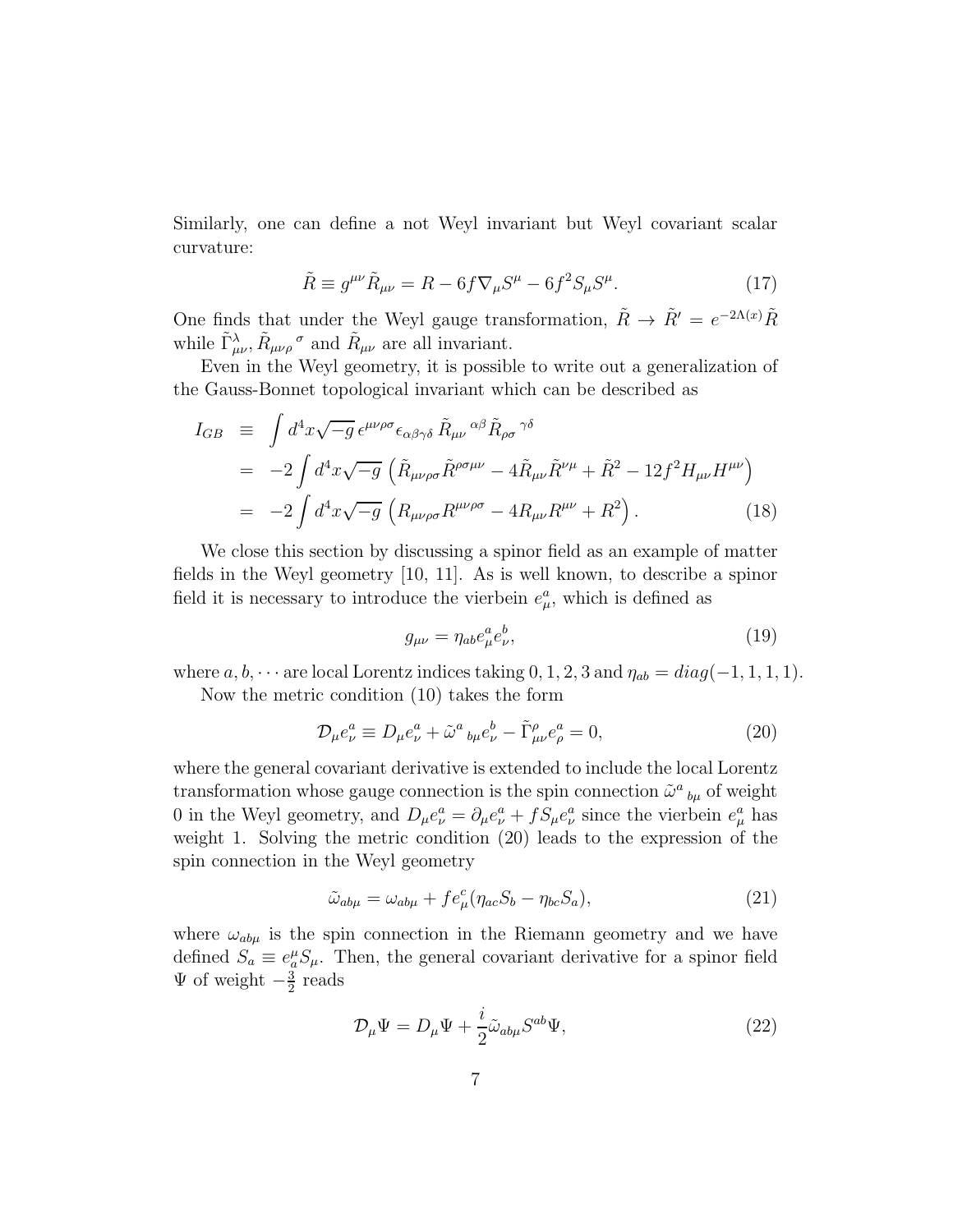where  $D_{\mu}\Psi = \partial_{\mu}\Psi - \frac{3}{2}$  $\frac{3}{2} f S_{\mu} \Psi$  and the Lorentz generator  $S^{ab}$  for a spinor field is defined as  $S^{ab} = \frac{i}{4}$  $\frac{i}{4}[\gamma^a,\gamma^b]$ . Here we define the gamma matrices to satisfy the Clifford algebra  $\{\gamma^a, \gamma^b\} = -2\eta^{ab}$ . Since the spin connection  $\tilde{\omega}^a{}_{b\mu}$  has weight 0, the covariant derivative  $\mathcal{D}_{\mu}\Psi$  transforms covariantly under the Weyl gauge transformation

$$
\mathcal{D}_{\mu}\Psi \to (\mathcal{D}_{\mu}\Psi)' = e^{-\frac{3}{2}\Lambda(x)}\mathcal{D}_{\mu}\Psi.
$$
\n(23)

Then, the Lagrangian density for a massless Dirac spinor field is of form

$$
\mathcal{L} = \frac{i}{2} e \; e_a^{\mu} (\bar{\Psi} \gamma^a \mathcal{D}_{\mu} \Psi - \mathcal{D}_{\mu} \bar{\Psi} \gamma^a \Psi), \tag{24}
$$

where  $e \equiv \sqrt{-g}, \bar{\Psi} \equiv \Psi^{\dagger} \gamma^0$ , and  $\mathcal{D}_{\mu} \bar{\Psi}$  is given by

$$
\mathcal{D}_{\mu}\bar{\Psi} = D_{\mu}\bar{\Psi} - \bar{\Psi}\frac{i}{2}\tilde{\omega}_{ab\mu}S^{ab}.
$$
\n(25)

Inserting Eqs. (22) and (25) to the Lagrangian density (24), we find that

$$
\mathcal{L} = \frac{i}{2} e \Big[ e_a^{\mu} \Big( \bar{\Psi} \gamma^a \partial_{\mu} \Psi - \partial_{\mu} \bar{\Psi} \gamma^a \Psi + \frac{i}{2} \omega_{bc \mu} \bar{\Psi} \{ \gamma^a, S^{bc} \} \Psi \Big) + \frac{i}{2} f (\eta_{ab} S_c - \eta_{ac} S_b) \bar{\Psi} \{ \gamma^a, S^{bc} \} \Psi \Big].
$$
 (26)

The last term identically vanishes owing to the relation

$$
\{\gamma^a, S^{bc}\} = -\varepsilon^{abcd}\gamma_5\gamma_d,\tag{27}
$$

where we have defined as  $\gamma_5 = i\gamma^0\gamma^1\gamma^2\gamma^3$  and  $\varepsilon^{0123} = +1$ . Thus, as is well known, the Weyl gauge field  $S_{\mu}$  does not couple minimally to a spinor field  $\Psi$ . Technically speaking, it is the absence of imaginary unit i in the covariant derivative  $D_{\mu}\Psi = \partial_{\mu}\Psi - \frac{3}{2}$  $\frac{3}{2} f S_{\mu} \Psi$  that induced this decoupling of the Weyl gauge field from the spinor field. Without the imaginary unit, the terms including the Weyl gauge field cancel out each other in Eq. (24). In a similar manner, we can prove that the Weyl gauge field does not couple to a gauge field either such as the electromagnetic potential  $A_\mu$ . On the other hand, the Weyl gauge field can couple to a scalar field such as the Higgs field as well as a graviton. In such a situation, we cannot help identifying the Weyl gauge field with an elementary particle that constitutes dark matter. It seems that the Weyl gauge theory was rejected as a unified theory of gravitation and electromagnetism but it has revived as a geometrical theory which predicts the existence of dark matter.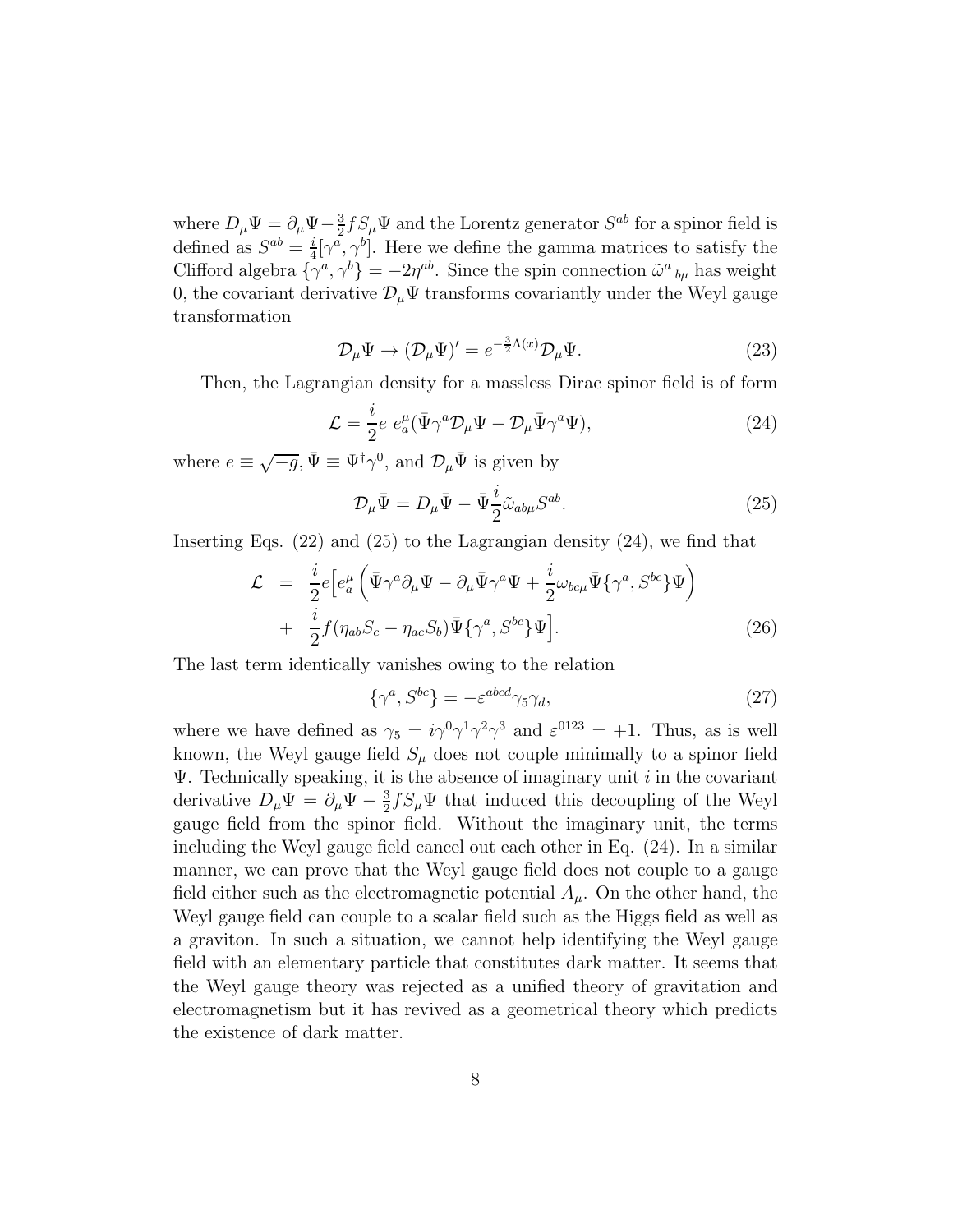#### 3 Classical theory

In this section, we wish to present the most general action of Weyl's gauge theory involving a scalar field and derive field equations.

One of interesting features in the Weyl gauge theory is that if only the metric tensor is allowed to use for the construction of a gravitational action, the action invariant under the Weyl transformation must be of form of quadratic gravity, but is neither of the Einstein-Hilbert term nor of higher derivative terms such as  $\tilde{R}^3$ . Using the topological invariant (18), one can write down a general action of quadratic gravity, which is invariant under the Weyl transformation, as follows:

$$
S_{QG} = \int d^4x \sqrt{-g} \left( \frac{\xi_0}{2} \tilde{C}_{\mu\nu\rho\sigma} \tilde{C}^{\mu\nu\rho\sigma} + \frac{\xi_1}{2} \tilde{R}^2 \right), \tag{28}
$$

where  $\xi_0$  and  $\xi_1$  are dimensionless coupling constants. And a generalization of the conformal tensor,  $\tilde{C}_{\mu\nu\rho\sigma}$ , in the Weyl geometry is defined as in  $C_{\mu\nu\rho\sigma}$ in the Riemann geometry:

$$
\tilde{C}_{\mu\nu\rho\sigma} \equiv \tilde{R}_{\mu\nu\rho\sigma} - \frac{1}{2} (g_{\mu\rho} \tilde{R}_{\nu\sigma} + g_{\nu\sigma} \tilde{R}_{\mu\rho} - g_{\mu\sigma} \tilde{R}_{\nu\rho} - g_{\nu\rho} \tilde{R}_{\mu\sigma}) \n+ \frac{1}{6} (g_{\mu\rho} g_{\nu\sigma} - g_{\mu\sigma} g_{\nu\rho}) \tilde{R} \n= C_{\mu\nu\rho\sigma} + f \left[ -g_{\rho\sigma} H_{\mu\nu} + \frac{1}{2} (g_{\mu\rho} H_{\nu\sigma} + g_{\nu\sigma} H_{\mu\rho} - g_{\mu\sigma} H_{\nu\rho} - g_{\nu\rho} H_{\mu\sigma}) \right].
$$
\n(29)

This conformal tensor in the Weyl geometry has the following properties:

$$
\tilde{C}_{\mu\nu\rho\sigma} = -\tilde{C}_{\nu\mu\rho\sigma}, \qquad \tilde{C}_{\mu\nu\rho}{}^{\nu} = 0, \qquad \tilde{C}_{\mu\nu\rho}{}^{\rho} = -4fH_{\mu\nu}.
$$
 (30)

Now, to this quadratic action let us add a kinetic action for the Weyl gauge field and an action including a scalar field  $\phi$  of weight  $-1$ 

$$
S = \int d^4x \sqrt{-g} \left( \frac{\xi_0}{2} \tilde{C}_{\mu\nu\rho\sigma} \tilde{C}^{\mu\nu\rho\sigma} + \frac{\xi_1}{2} \tilde{R}^2 - \frac{1}{4} H_{\mu\nu} H^{\mu\nu} + \frac{\xi_2}{2} \phi^2 \tilde{R} - \frac{1}{2} g^{\mu\nu} D_\mu \phi D_\nu \phi - \frac{\lambda}{4} \phi^4 \right), \tag{31}
$$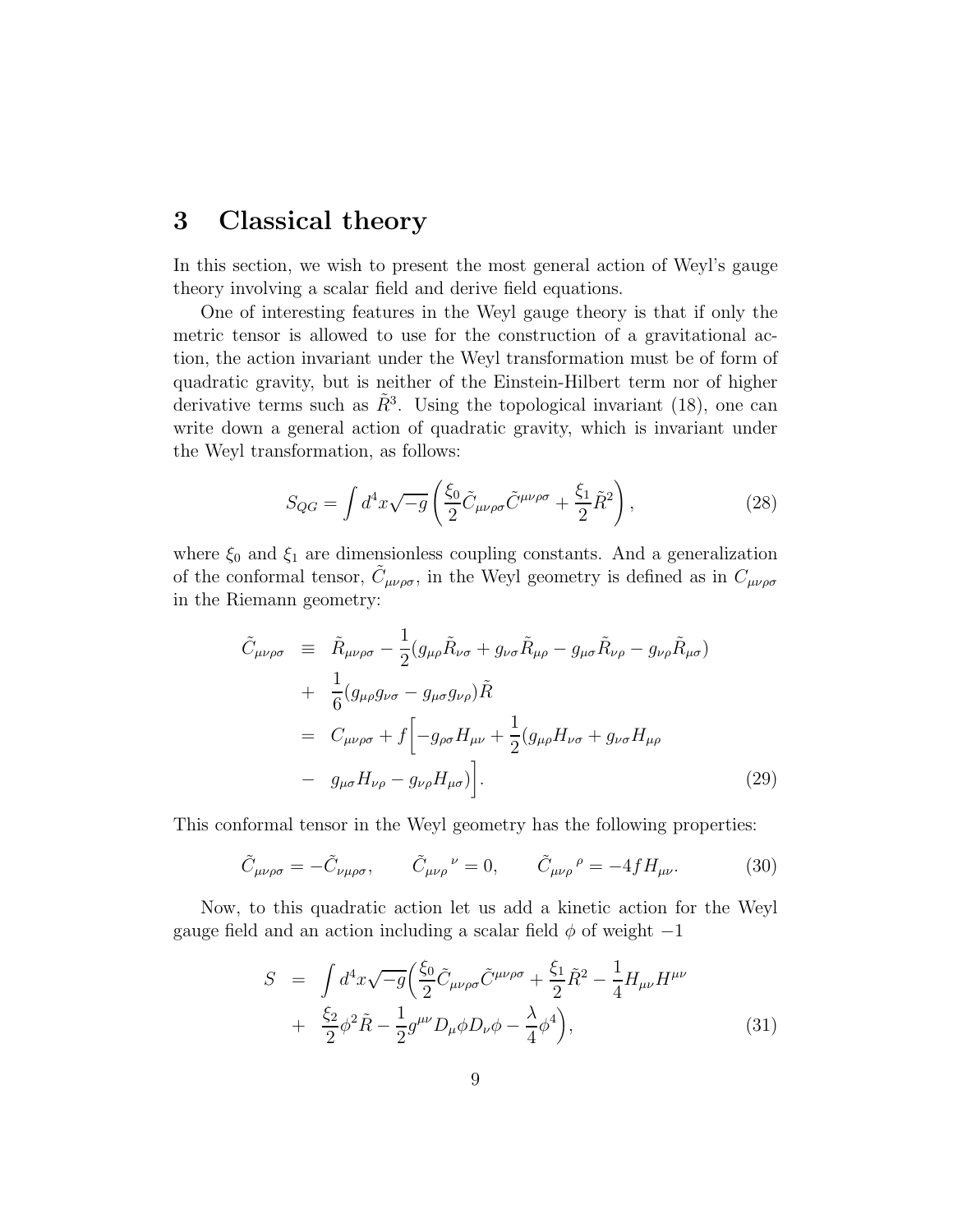where  $\xi_2$  and  $\lambda$  are also dimensionless coupling constants and  $D_\mu \phi \equiv \partial_\mu \phi - \partial_\mu \phi$  $fS_{\mu}\phi$ . Provided that only the metric tensor and a scalar field are allowed to use, the action (31) is the most general and renormalizable action in the Weyl geometry, but the first term violates the unitarity [27], so we shall drop this term by taking  $\xi_0 = 0$  from now on. The action which we consider in this article, therefore, takes the form

$$
S = \int d^4x \sqrt{-g} \left( \frac{\xi_1}{2} \tilde{R}^2 - \frac{1}{4} H_{\mu\nu} H^{\mu\nu} + \frac{\xi_2}{2} \phi^2 \tilde{R} - \frac{1}{2} g^{\mu\nu} D_\mu \phi D_\nu \phi - \frac{\lambda}{4} \phi^4 \right). (32)
$$

From the action (32), let us derive field equations for the Weyl gauge field  $S_{\mu}$ , the scalar field  $\phi$  and the gravitational field  $g_{\mu\nu}$ . The field equation for the Weyl gauge field is given by

$$
\nabla^{\nu} H_{\mu\nu} = 6f D_{\mu} (\xi_1 \tilde{R} + \frac{6\xi_2 + 1}{12} \phi^2).
$$
 (33)

The identity  $\nabla^{\mu}\nabla^{\nu}H_{\mu\nu}=0$  gives rise to a relation

$$
\nabla^{\mu}D_{\mu}(\xi_1\tilde{R} + \frac{6\xi_2 + 1}{12}\phi^2) = 0.
$$
 (34)

It is easy to derive the field equation for the scalar field whose result is written as

$$
\frac{6\xi_2 + 1}{6}\phi \tilde{R} = \frac{1}{6}\phi R - \Box\phi + \lambda\phi^3.
$$
\n(35)

Note that in Eqs. (33), (34) and (35) a specific value  $\xi_2 = -\frac{1}{6}$  $\frac{1}{6}$  leads to some simplication of field equations as previously mentioned by Dirac  $\vert 6 \vert$ .

Finally, the field equation for the gravitational field gives rise to a little lengthy expression

$$
\xi_{1}\tilde{R}(\tilde{R}_{(\mu\nu)} - \frac{1}{4}g_{\mu\nu}\tilde{R}) + \frac{\xi_{2}}{2}\phi^{2}(\tilde{R}_{(\mu\nu)} - \frac{1}{2}g_{\mu\nu}\tilde{R})
$$
\n
$$
= \frac{1}{2}(H_{\mu\alpha}H_{\nu}{}^{\alpha} - \frac{1}{4}g_{\mu\nu}H_{\alpha\beta}H^{\alpha\beta}) + \frac{1}{2}(D_{\mu}\phi D_{\nu}\phi - \frac{1}{2}g_{\mu\nu}D_{\alpha}\phi D^{\alpha}\phi) - \frac{\lambda}{8}g_{\mu\nu}\phi^{4}
$$
\n
$$
+ 4fK\left[\nabla_{\mu}S_{\nu} - \frac{1}{4}g_{\mu\nu}\nabla_{\alpha}S^{\alpha} + 2f(S_{\mu}S_{\nu} - \frac{1}{4}g_{\mu\nu}S_{\alpha}S^{\alpha})\right]
$$
\n
$$
+ 6f\left[\frac{1}{2}g_{\mu\nu}\nabla_{\alpha}(KS^{\alpha}) - \nabla_{(\mu}(S_{\nu)}K)\right] + (\nabla_{\mu}\nabla_{\nu} - g_{\mu\nu}\Box)K,
$$
\n(36)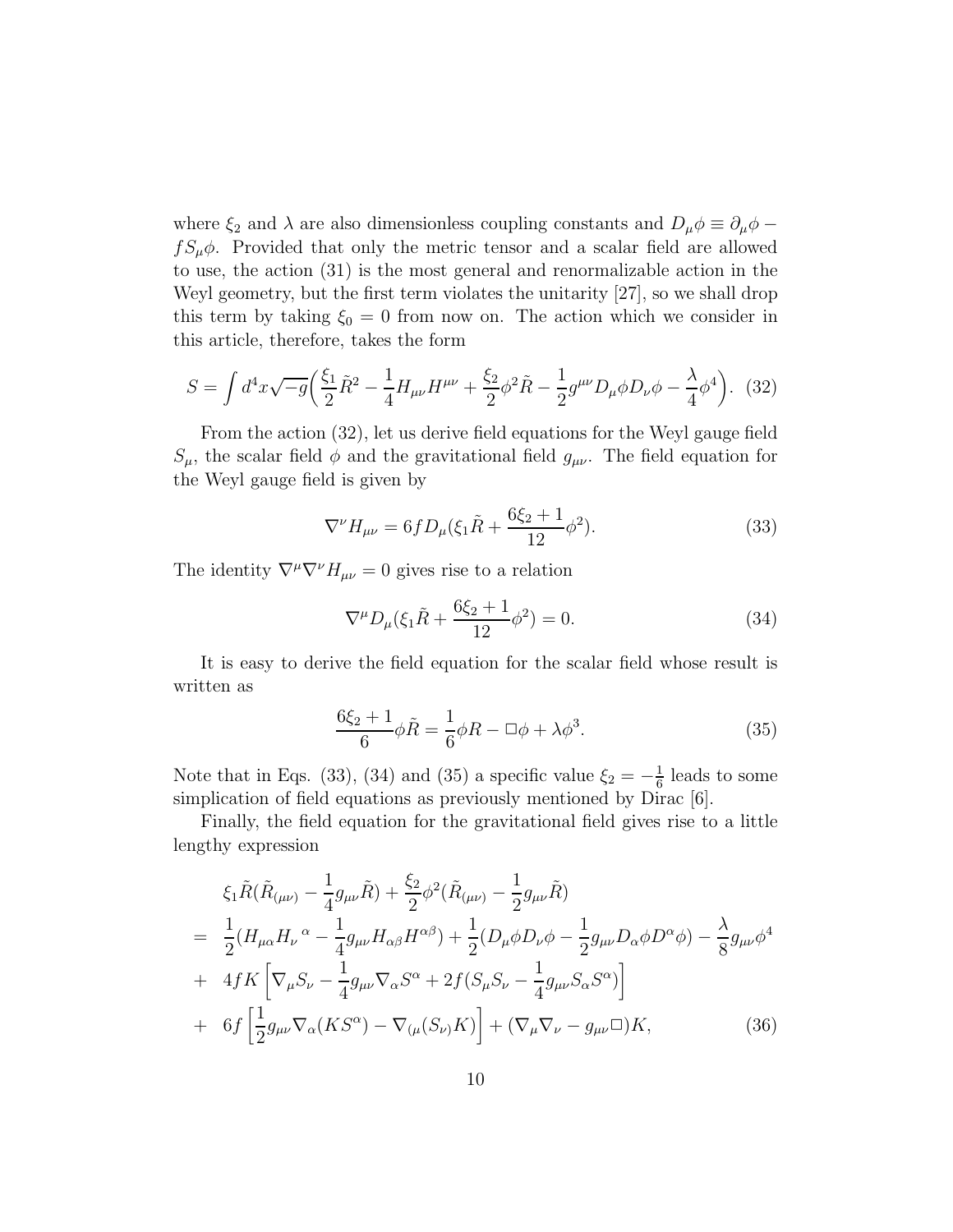where we have defined  $K \equiv \xi_1 \tilde{R} + \frac{\xi_2}{2}$  $\frac{\xi_2}{2}\phi^2$  and the symmetrization by the round bracket, e.g.,  $A_{(\mu}B_{\nu)} \equiv \frac{1}{2}$  $\frac{1}{2}(A_{\mu}B_{\nu}+A_{\nu}B_{\mu})$ . Taking the trace of this equation, we have

$$
-\frac{\xi_2}{2}\phi^2 \tilde{R} = -\frac{1}{2}D_\alpha \phi D^\alpha \phi - \frac{\lambda}{2}\phi^4 + 6f \nabla_\alpha (KS^\alpha) - 3\Box K. \tag{37}
$$

Here we make use of Eq. (34), which can be rewritten as

$$
\Box K = -\frac{1}{12}\Box\phi^2 + 2f\nabla_\alpha \left[ (\xi_1 \tilde{R} + \frac{6\xi_2 + 1}{12}\phi^2 S^\alpha) \right]. \tag{38}
$$

Substituting Eq. (38) into (37), we can obtain (35). Thus, the field equation for the scalar field  $\phi$  is not independent but derived from the other field equations due to the Weyl gauge symmetry.

## 4 Weyl gauge

In order to clarify quantum aspects of a general gauge theory, we must impose a gauge fixing condition from the beginning. In this sense, the gauge fixing conditions play an essential role in quantum field theory and their importance should not be underestimated. For instance, in order to show that an Utiyama's incorrect claim, that is, Weyl's gauge field has a negative energy [7, 9], Hayashi and Kugo quantized the Utiyama's action by imposing the "Einstein gauge condition"  $\phi(x) = 1$  for the Weyl gauge transformation in a manifestly covariant way, and then proved that the gauge field has a positive energy density, thus having a normal behaviour [11].

Thus far, we are familiar with four kinds of gauge fixing conditions in Weyl gravity, thereby making us easy to understand the connection between the Weyl gravity and Einstein's theory of gravitation. The first gauge fixing condition is called the "Weyl gauge" putting Weyl's scalar curvature to a constant, i.e.,  $R = k$  [1], which will be discussed in detail in this section. The second gauge fixing condition is called the "Einstein gauge", which sets a scalar field called the measure field by Utiyama to a constant. This gauge fixing will be later discussed in this section as well since the Einstein gauge somewhat resembles the "unitary gauge" in the Higgs model with spontaneous symmetry breakdown and shows the particle content in a manifest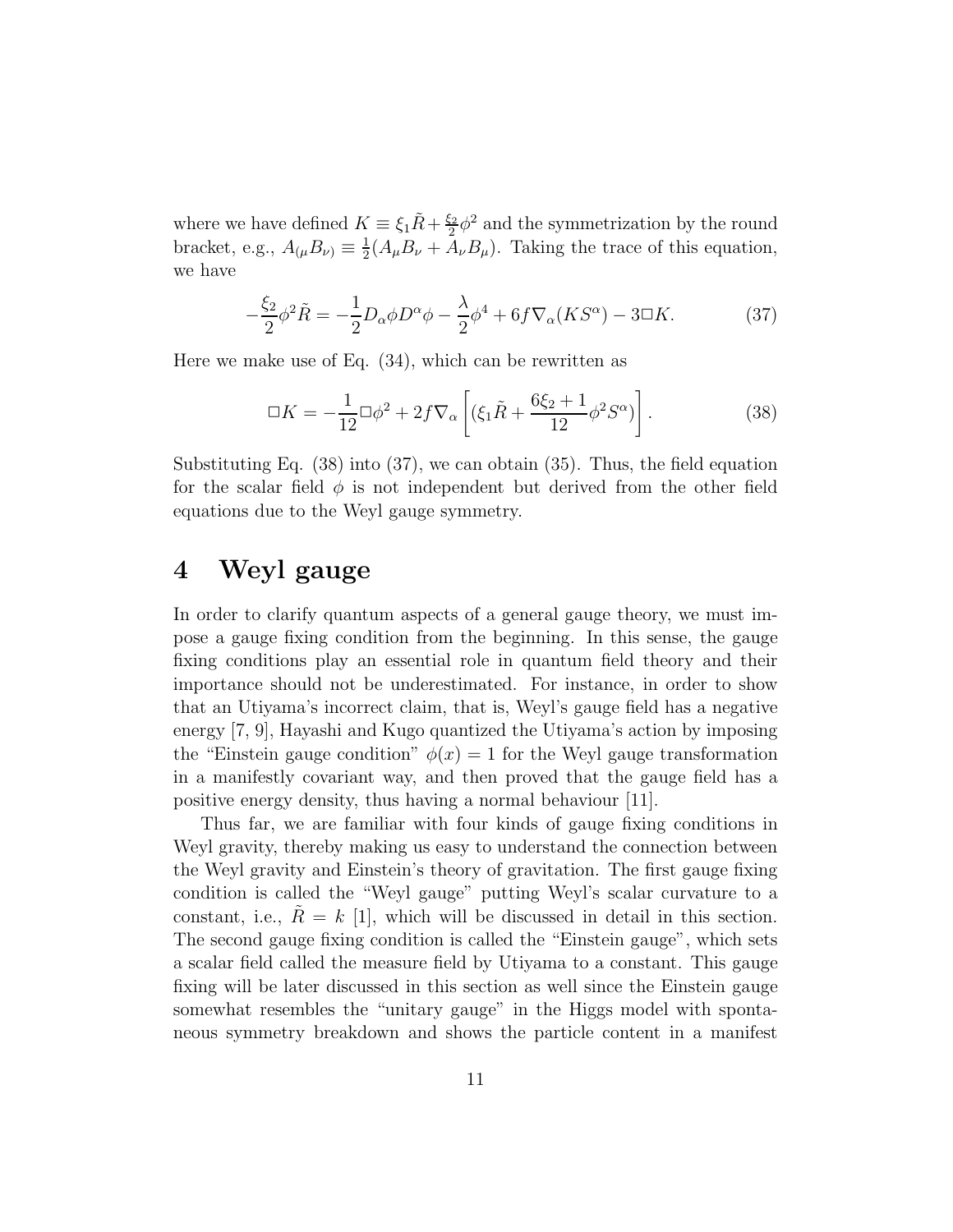manner. The third gauge fixing condition, which we will name a "general gauge", is a linear combination of the Einstein gauge and the Weyl gauge [8], and will be argued in the next section. The final gauge condition was the "Lorenz gauge"  $\nabla_{\mu}S^{\mu} = 0$  which was used in evaluating an effective action of a quadratic gravity in the Weyl geometry [22].

Let us start with a quadratic gravity with the curvature squared and the kinetic term for the Weyl gauge field whose Lagrangian density is given by

$$
\mathcal{L} = \sqrt{-g} \left( \frac{\xi_1}{2} \tilde{R}^2 - \frac{1}{4} H_{\mu\nu} H^{\mu\nu} \right),\tag{39}
$$

where a coupling constant  $\xi_1$  is taken to be positive in order to avoid a ghost. The field equations for the Weyl gauge field  $S_{\mu}$  and the metric field  $g_{\mu\nu}$  can be obtained by putting  $\phi = 0$  in the field equations derived in the previous section. The field equation for the Weyl gauge field reads

$$
\nabla^{\nu} H_{\mu\nu} = 6\xi_1 f D_{\mu} \tilde{R}.
$$
\n(40)

The identity  $\nabla^{\mu}\nabla^{\nu}H_{\mu\nu}=0$  then yields a relation

$$
\Box \tilde{R} = 2f \nabla_{\mu} (S^{\mu} \tilde{R}). \tag{41}
$$

Moreover, the field equation for the metric tensor field leads to

$$
\xi_1 \tilde{R} (\tilde{R}_{(\mu\nu)} - \frac{1}{4} g_{\mu\nu} \tilde{R})
$$
\n
$$
= \frac{1}{2} (H_{\mu\alpha} H_{\nu}{}^{\alpha} - \frac{1}{4} g_{\mu\nu} H_{\alpha\beta} H^{\alpha\beta}) + 4\xi_1 f \tilde{R} \Big[ \nabla_{\mu} S_{\nu} - \frac{1}{4} g_{\mu\nu} \nabla_{\alpha} S^{\alpha}
$$
\n
$$
+ 2f (S_{\mu} S_{\nu} - \frac{1}{4} g_{\mu\nu} S_{\alpha} S^{\alpha}) \Big] + 6\xi_1 f \Big[ \frac{1}{2} g_{\mu\nu} \nabla_{\alpha} (S^{\alpha} \tilde{R}) - \nabla_{(\mu} (S_{\nu)} \tilde{R}) \Big]
$$
\n
$$
+ \xi_1 (\nabla_{\mu} \nabla_{\nu} - g_{\mu\nu} \square) \tilde{R}.
$$
\n(42)

Taking the trace of this equation gives us the same equation as in Eq. (41).

Next, we wish to consider a gauge invariant line element in the sense that it is invariant under both diffeomorphisms and the Weyl gauge transformation. It is of interest to see that there exists almost a unique candidate and one can construct such a line element without introducing a scalar field:

$$
d\tilde{s}^2 = \tilde{R}g_{\mu\nu}dx^{\mu}dx^{\nu} \equiv \tilde{R}ds^2.
$$
 (43)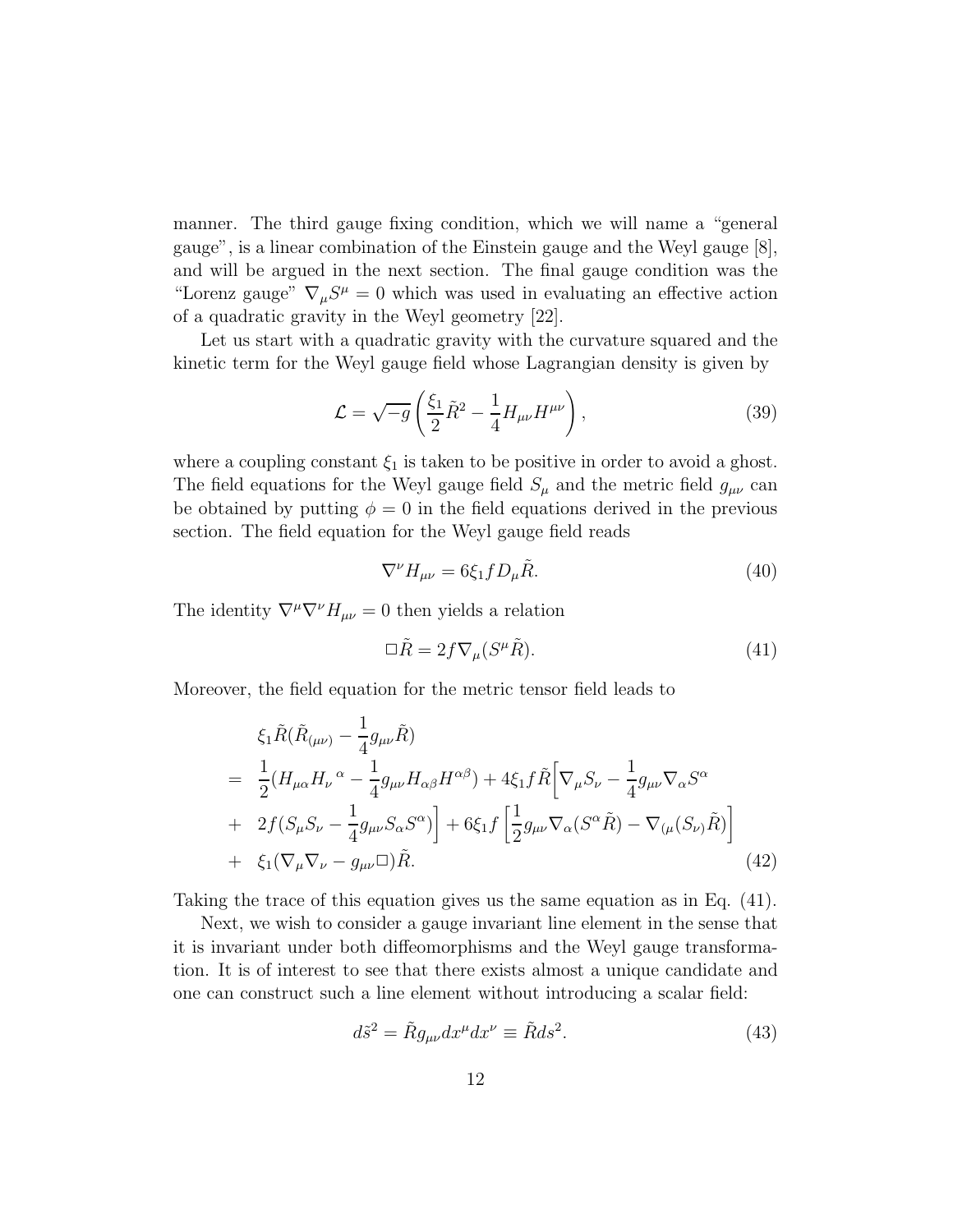Since the scalar curavature  $\tilde{R}$  and the metric tensor  $g_{\mu\nu}$  have weight  $-2$  and 2, respectively, a composite operator  $\tilde{R}g_{\mu\nu}$  has weight 0 so it is invariant under the Weyl gauge transformation. Provided that the choice of a gauge condition makes the gauge invariant line element  $d\tilde{s}$  coincide with the conventional line element ds in the Riemann geometry (up to an overall constant), we are invited to choose the Weyl gauge condition

$$
\tilde{R} = k,\tag{44}
$$

where  $k$  is a certain constant. Actually, with this gauge choice, the gauge invariant line element  $d\tilde{s}$  reduces to that in the Riemann geometry as seen in Eq.  $(43).<sup>6</sup>$ 

Before delving into a quantum theory, we would like to examine whether or not the Weyl gauge condition (44) allows a flat Minkowski metric  $g_{\mu\nu} = \eta_{\mu\nu}$ as a classical solution. In particular, there might be a possibility that we could not find a Lorentz covariant solution for the Weyl gauge field. To show that there is indeed a Lorentz covariant solution, let us substitute the flat Minkowski metric into Eq. (44) whose result is rewritten as

$$
-6f\partial_{\mu}S^{\mu} - 6f^2S_{\mu}S^{\mu} = k.\tag{45}
$$

As a Lorentz covariant solution, let us consider a pure gauge,  $S_{\mu} = \partial_{\mu}\omega$  where  $\omega$  is a scalar field. Inserting this pure gauge solution to Eq. (45) produces an equation

$$
-6f\Box\omega - 6f^2(\partial_\mu\omega)^2 = k,\tag{46}
$$

with being  $\Box \equiv \eta^{\mu\nu}\partial_{\mu}\partial_{\nu}$ . Assuming  $\omega = cp_{\mu}x^{\mu}$  where c is a constant and  $p_{\mu}$ is a four dimensional momentum, Eq. (46) leads to a relation

$$
p_{\mu}^{2} = -\frac{k}{6f^{2}c^{2}} \equiv -m^{2},\tag{47}
$$

where we have put  $k = 6(fcm)^2$ , which holds only for a positive k. Actually, as will be seen later in Eq.  $(53)$ , k must be a positive constant. Thus, as long

<sup>&</sup>lt;sup>6</sup>If we want a complete agreement between  $d\tilde{s}$  and  $ds$ , we can change the definition of  $d\tilde{s}^2$  like  $d\tilde{s}^2 = \frac{1}{k}\tilde{R}g_{\mu\nu}dx^{\mu}dx^{\nu}$ .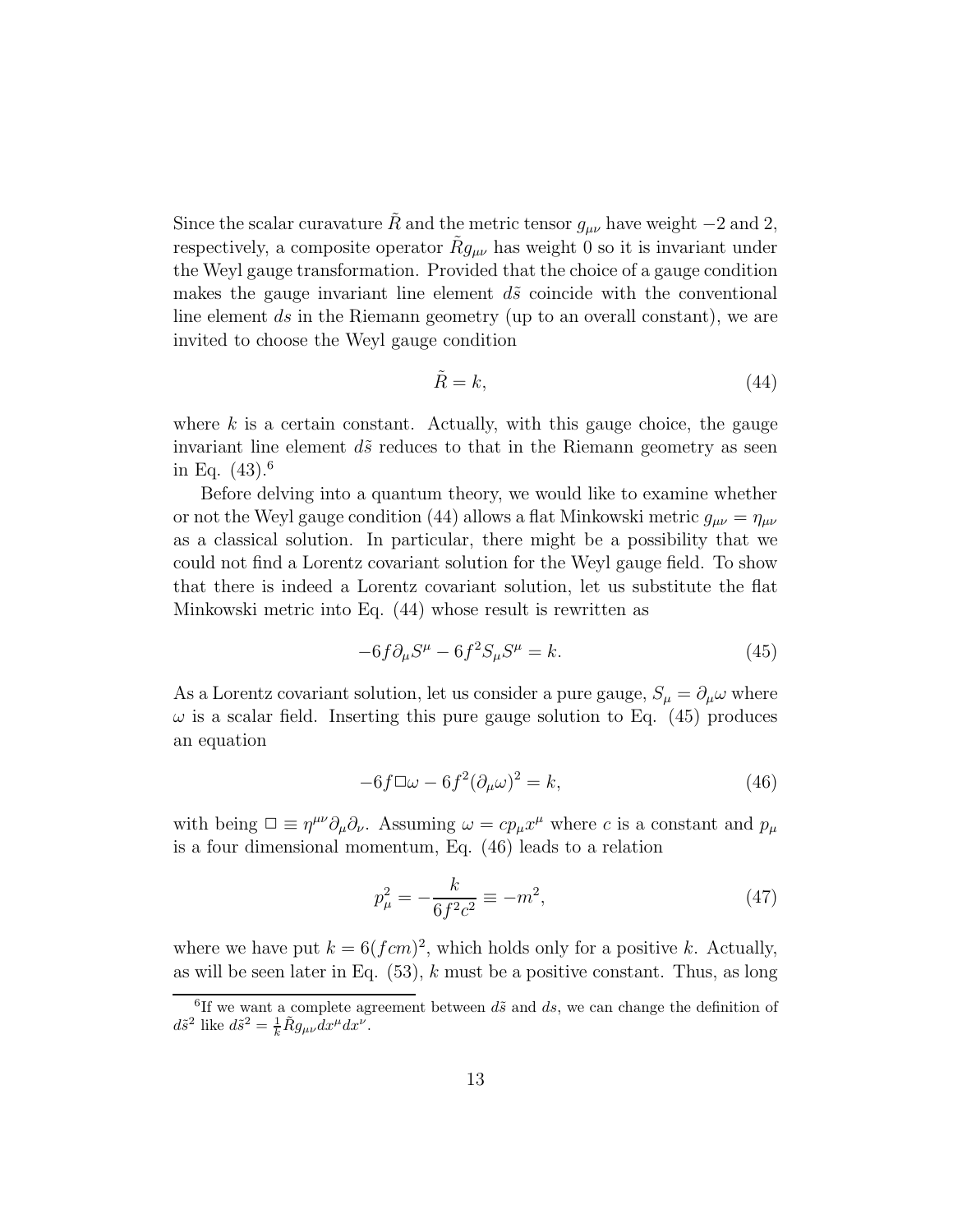as  $p_{\mu}$  satisfies the "mass-shell condition" (47), there is a Lorentz covariant solution for the Weyl gauge field, by which the flat Minkowski metric is a classical solution to the Weyl gauge condition (44).

Next, in order to move to a quantum theory, we rely on the BRST formalism. The BRST formalism can be made by two steps: The first step is to gauge-fix the Weyl gauge symmetry and the second step is to do diffeomorphisms. Since each BRST charge commutes, we will treat with only the BRST formalism for the Weyl gauge symmetry. The construction of the BRST formalism for diffeomorphisms can be done in a similar way to Ref. [28].

The BRST transformation for the Weyl gauge symmetry takes the form

$$
\delta_B \sqrt{-g} = 4c\sqrt{-g}, \qquad \delta_B \tilde{R} = -2c\tilde{R}, \n\delta_B \bar{c} = iB, \qquad \delta_B B = \delta_B c = 0,
$$
\n(48)

where  $c, \bar{c}$  and B are a ghost, an anti-ghost and the Nakanishi-Lautrup field, respectively. Then, the Lagrangian density for the gauge fixing term and the FP ghost term is given by [29]

$$
\mathcal{L}_{GF+FP} = -i\delta_B \left[ \sqrt{-g}\bar{c}(\tilde{R} - k + \frac{1}{2}\alpha B) \right]
$$
  
=  $\sqrt{-g} \left[ B_*(\tilde{R} - k) + \frac{1}{2}\alpha B_*^2 - 2ik\bar{c}c \right],$  (49)

where  $\alpha$  is a gauge parameter and we have defined  $B_* \equiv B + 2i\bar{c}c$ . After performing the integration over  $B_*, c, \bar{c}$ , we have

$$
\mathcal{L}_{GF+FP} = -\frac{1}{2\alpha}\sqrt{-g}(\tilde{R} - k)^2 - i\hbar\delta^4(0)\log\sqrt{-g(x)}.
$$
 (50)

The last term comes from the FP determinant and will be ignored in what follows since its existence does not change our results.

We wish to get the Einstein-Hilbert term from  $\mathcal{L}$  in (39) plus  $\mathcal{L}_{GF+FP}$ in (50). To do that, we first eliminate the  $\tilde{R}^2$  term by choosing the gauge parameter  $\alpha$  to be

$$
\alpha = \frac{1}{\xi_1}.\tag{51}
$$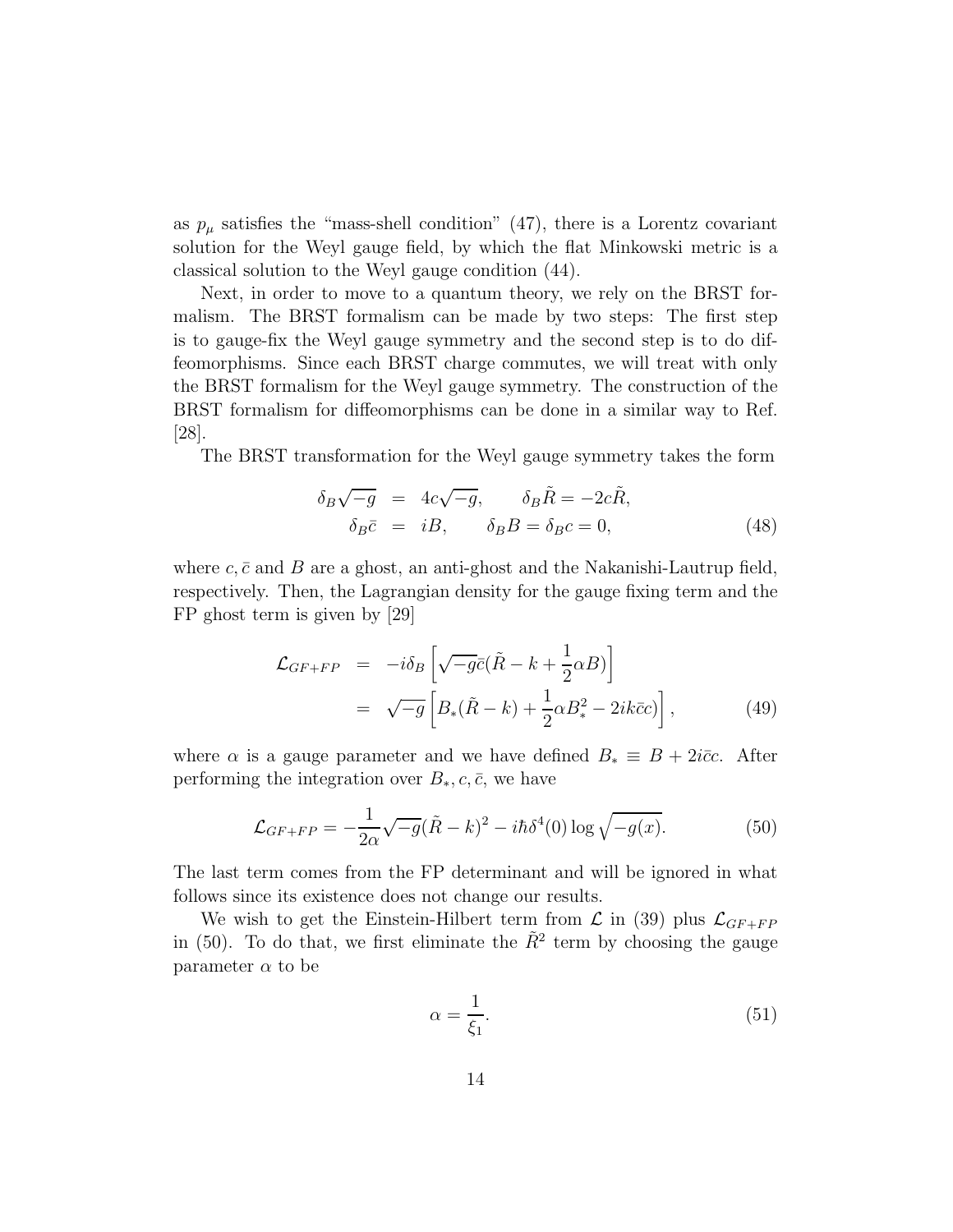With this gauge parameter we obtain a quantum Lagrangian density:

$$
\mathcal{L}_q = \sqrt{-g} \left( \xi_1 k \tilde{R} - \frac{1}{4} H_{\mu\nu} H^{\mu\nu} - \frac{1}{2} \xi_1 k^2 \right). \tag{52}
$$

Next, selecting the constant  $k$  to be

$$
k = \frac{M_{Pl}^2}{2\xi_1},\tag{53}
$$

where  $M_{Pl}$  is the reduced Planck mass defined as  $M_{Pl} = \frac{1}{\sqrt{8\pi G}} = 2.44 \times$  $10^{18}GeV$  and using (17), we arrive at the final expression up to a total derivative term:

$$
\mathcal{L}_q = \sqrt{-g} \left[ \frac{M_{Pl}^2}{2} (R - 2\Lambda) - \frac{1}{4} H_{\mu\nu} H^{\mu\nu} - \frac{1}{2} m_S^2 S_\mu S^\mu \right],\tag{54}
$$

where the cosmological constant  $\Lambda$  and the mass of the Weyl gauge field,  $m<sub>S</sub>$ , are positive definite and given by

$$
\Lambda = \frac{1}{8\xi_1} M_{Pl}^2, \qquad m_S = \sqrt{6} f M_{Pl}.
$$
\n(55)

Here it is of interest to notice that the present formalism provides only a positive cosmological constant, which is very small at the weak coupling limit of the gravitational interaction,  $\xi_1 \gg 1$ . Moreover, the mass of the Weyl gauge field depends on the coupling constant  $f$  for the Abelian group.

In this way, starting with the classical Lagrangian density (39), we have performed the BRST quantization for the Weyl gauge symmetry by taking the Weyl gauge (44), and then succeeded in obtaining a quantum Lagrangian density (54), which is sum of the Einstein-Hilbert term plus the massive Weyl gauge field, by choosing the gauge parameter Eq. (51) and fix the constant  $k = \frac{M_{Pl}^2}{2\xi_1}$ . As a result of this process, we have spontaneous symmetry breakdown (SSB) of the Weyl gauge symmetry. However, it is unclear in the present gauge choice whether or not the number of dynamical degrees of freedom remains the same before and after the SSB, and what dynamical degree of freedom is eaten by the Weyl gauge field.

To answer these questions, it is convenient to move from the Jordan frame to the Einstein frame [30, 22]. First, let us rewrite the Lagrangian density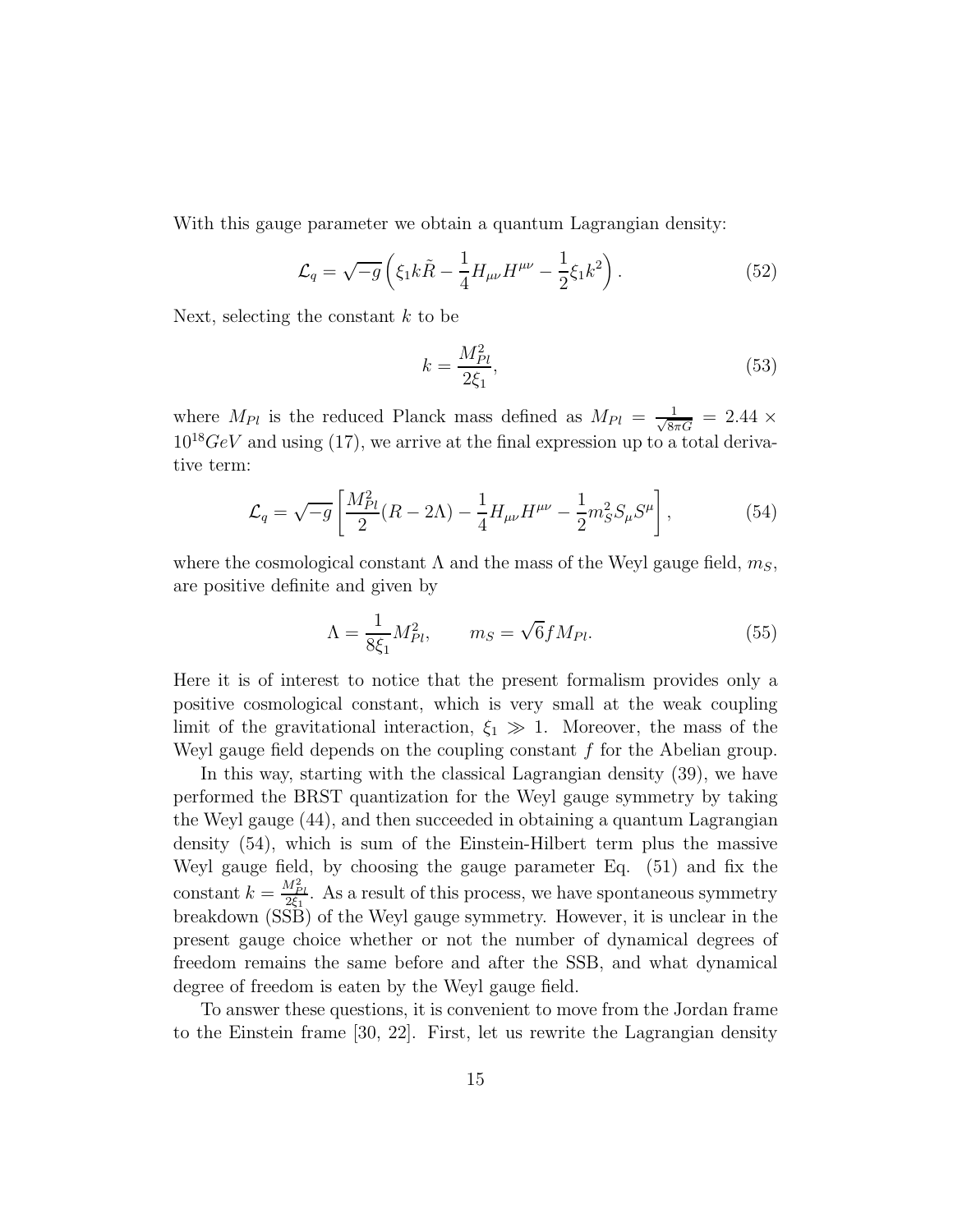(39) by introducing a scalar field  $\varphi$  of weight  $-2$  as follows:

$$
\mathcal{L} = \sqrt{-g} \left( \varphi \tilde{R} - \frac{1}{2\xi_1} \varphi^2 - \frac{1}{4} H_{\mu\nu} H^{\mu\nu} \right),\tag{56}
$$

where the field equation for  $\varphi$  reads

$$
\varphi = \xi_1 \tilde{R}.\tag{57}
$$

Substituting Eq. (57) into Eq. (56) reproduces the classical Lagrangian density (39) as required.

In order to move to the Einstein frame, let us first invert (2):

$$
g_{\mu\nu} = \Omega^{-2}(x)\hat{g}_{\mu\nu},\tag{58}
$$

where we have defined  $\Omega(x) = e^{\Lambda(x)}$ . Various geometrical quantities can be rewritten in terms of  $\hat{g}_{\mu\nu}$  in a new conformal frame.

$$
g^{\mu\nu} = \Omega^2(x)\hat{g}^{\mu\nu}, \qquad \sqrt{-g} = \Omega^{-4}(x)\sqrt{-\hat{g}},
$$
  
\n
$$
\Gamma^{\lambda}_{\mu\nu} = \hat{\Gamma}^{\lambda}_{\mu\nu} - (F_{\mu}\delta^{\lambda}_{\nu} + F_{\nu}\delta^{\lambda}_{\mu} - \hat{g}^{\lambda\rho}F_{\rho}\hat{g}_{\mu\nu}),
$$
  
\n
$$
R = \Omega^2(x)(\hat{R} + 6\hat{\Box}F - 6\hat{g}^{\mu\nu}F_{\mu}F_{\nu}),
$$
\n(59)

where we have defined

$$
F = \log \Omega, \qquad F_{\mu} = \partial_{\mu} F = \frac{\partial_{\mu} \Omega}{\Omega},
$$
  

$$
\Box F = \frac{1}{\sqrt{-\hat{g}}} \partial_{\mu} \left( \sqrt{-\hat{g}} \hat{g}^{\mu \nu} \partial_{\nu} F \right).
$$
 (60)

Using these expressions, one can rewrite the Lagrangian density (56) into a form

$$
\mathcal{L} = \sqrt{-\hat{g}} \Big[ \varphi \Omega^{-2} \Big( \hat{R} - 6f \hat{\nabla}_{\mu} S^{\mu} - 6f^{2} \hat{g}^{\mu\nu} S_{\mu} S_{\nu} + 6\Box F - 6\hat{g}^{\mu\nu} F_{\mu} F_{\nu} + 12f \hat{g}^{\mu\nu} F_{\mu} S_{\nu} \Big) - \frac{1}{2\xi_{1}} \Omega^{-4} \varphi^{2} - \frac{1}{4} \hat{g}^{\mu\nu} \hat{g}^{\alpha\beta} H_{\mu\alpha} H_{\nu\beta} \Big].
$$
 (61)

To reach the Einstein frame, we choose the scale factor  $\Omega(x)$  such that

$$
\varphi \Omega^{-2} = \frac{1}{2} M_{Pl}^2. \tag{62}
$$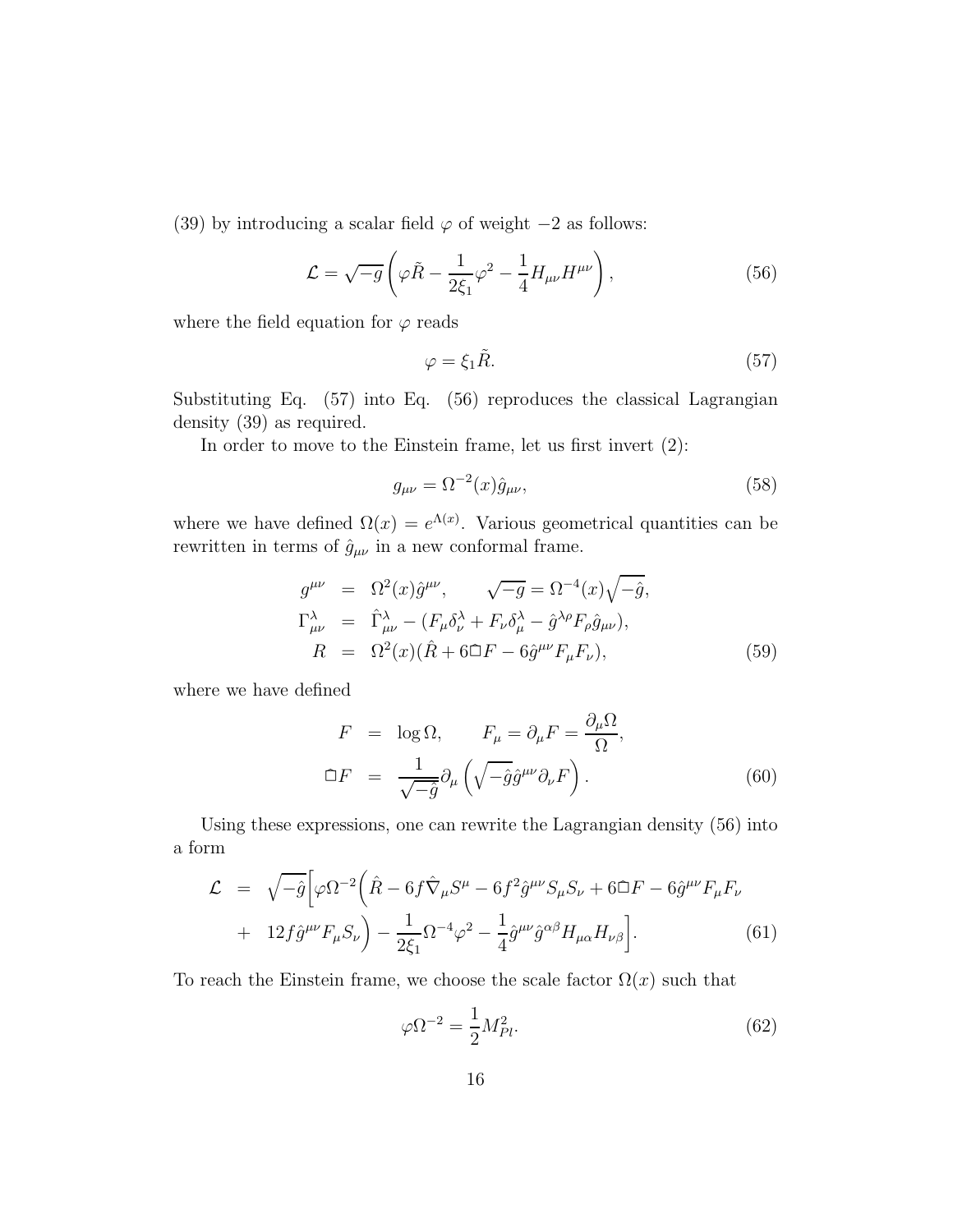Then, up to total derivative terms, the Lagrangian density (61) is cast to an expression

$$
\mathcal{L} = \sqrt{-\hat{g}} \left( \frac{M_{Pl}^2}{2} \hat{R} - 3f^2 M_{Pl}^2 \hat{g}^{\mu\nu} \hat{S}_{\mu} \hat{S}_{\nu} - \frac{1}{8\xi_1} M_{Pl}^2 - \frac{1}{4} \hat{g}^{\mu\nu} \hat{g}^{\alpha\beta} H_{\mu\alpha} H_{\nu\beta} \right),
$$
\n(63)

where we have defined

$$
\hat{S}_{\mu} = S_{\mu} - \frac{1}{2f} \partial_{\mu} \log \varphi.
$$
\n(64)

Note that this Lagrangian density (63) coincides with the previous one (54) with  $(55)$  (up to the FP ghost term).

The point of the above derivation is twofold. First, the Weyl gauge field  $S_u$  "eats" a scalar field  $\varphi$  as seen in Eq. (64), thereby the Weyl gauge field becoming massive, and the number of dynamical degrees of freedom remains the same before and after the SSB as expected. In other words, a scalar mode hidden in the curvature squared is absorbed into the longitudinal mode of the massless Weyl gauge field, by which the Weyl gauge field becomes massive. Second, the condition (62) corresponds to the "Einstein gauge" or "unitary gauge" for which the scalar field takes a constant value. Indeed, since the scalar field  $\varphi$  has weight −2, Eq. (62) means that in a new conformal frame, i.e., the Einstein frame, the scalar field takes a constant

$$
\varphi \to \hat{\varphi} = \Omega^{-2}(x)\varphi = \frac{1}{2}M_{Pl}^2.
$$
\n(65)

Incidentally, it turns out that the values of the cosmological constant and the mass of the Weyl gauge field in (55) are independent of the gauge choice so that they are physical quantities.

# 5 A more general gauge and spontaneous symmetry breakdown

Encouraged by the observation in the previous section that spontaneous symmetry breakdown of the Weyl gauge symmetry occurs, we will search for the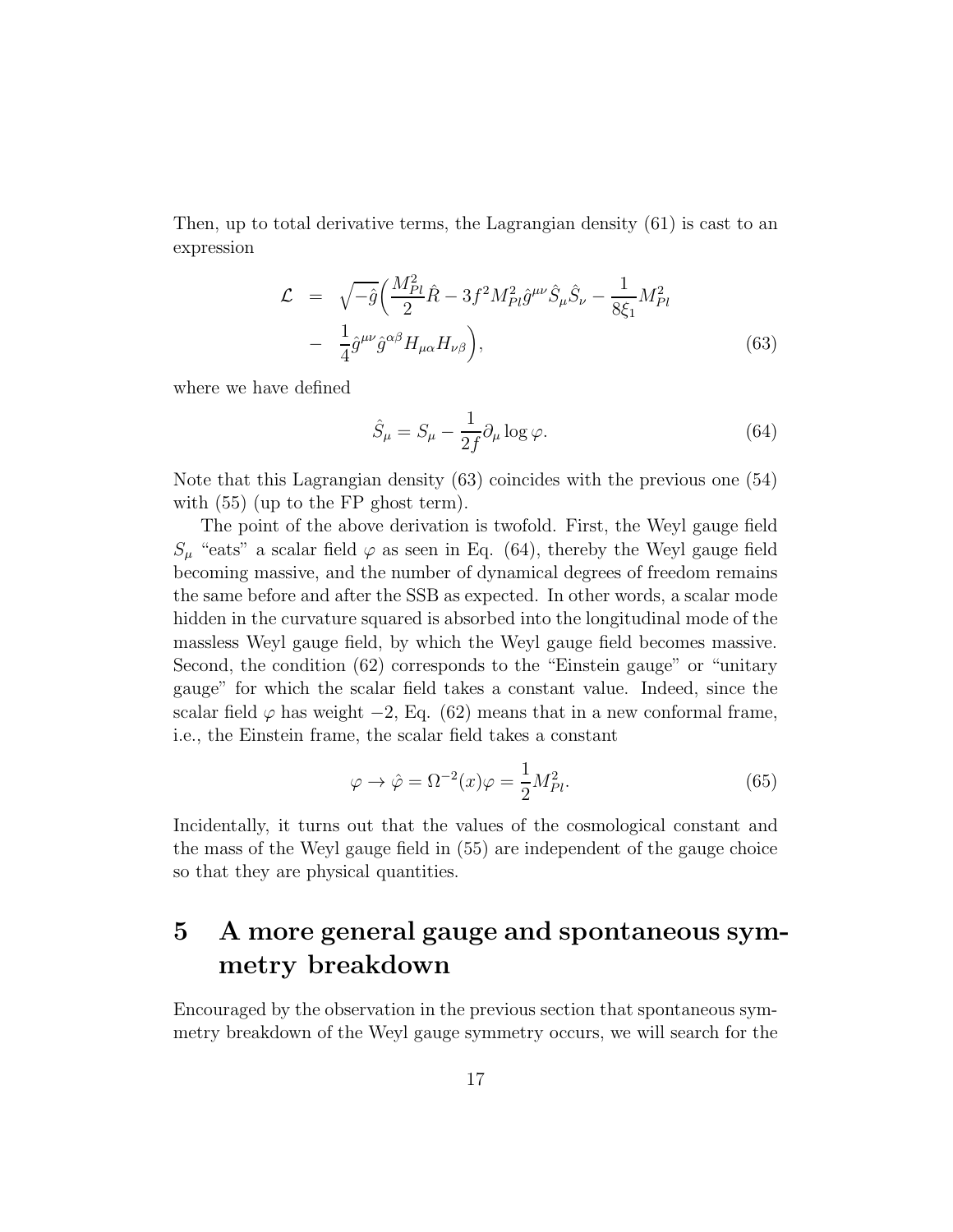genuine spontaneous symmetry breakdown in the sense that a potential term determines the vacuum expectation value among arbitrary configurations.

Before doing so, it is worthwhile to summarize the SSB found in the previous section and point out its problem. In the latter part of the previous section, we have started with a quadratic gravity (39) in the Weyl geometry and then replaced it with a scalar-tensor gravity (56) which is quantum mechanically equivalent to the quadratic gravity (39). In the process of moving from the Jordan frame to the Einstein frame, in Eq. (62) we have chosen a dimensional constant, i.e., the Planck mass  $M_{Pl}$ , to compensate for the dimension of mass squared of the scalar field  $\varphi$ . This change of the frames is found to be equivalent to taking the Einstein or unitary gauge. The introduction of the Planck mass into a Weyl invariant theory has triggered the SSB of the Weyl gauge symmetry. To put differently, the choice of the gauge condition has given rise to the SSB. This situation also holds in the arguments of the former part of the previous section where the choice of the Weyl gauge provided us with the SSB of the Weyl gauge symmetry.

Let us recall that in the conventional scenario of the SSB, there exists a potential inducing the SSB while we have no such potential in the theory under consideration. Nevertheless, the very presence of a solution with dimensional constants or the gauge condition for the Weyl gauge symmetry justifies the claim that the present scenario of the SSB is nothing but spontaneous symmetry breakdown. Actually, the SSB happens in such a way that one dynamical degree of freedom is "eaten" by a gauge field and as a result the gauge field becomes massive, and the number of dynamical degrees of freedom remains unchanged before and after the SSB.

A possible problem, however, arises from the lack of a suitable potential in the sense that we cannot single out a solution realizing the SSB on the stability argument [30]. In order to overcome this problem, we have derived an effective potential displaying the SSB from the radiative corrections of gravitational fields stemming from higher derivative terms  $[20, 22]^7$  by using the Coleman-Weinberg mechanism [32]. In this section, we would like to derive such a potential by using the gauge fixing condition. At first sight, it seems to be strange that one can derive a Higgs potential from the gauge fixing procedure since it is thought that the choice of a gauge fixing condition

<sup>7</sup>This study is based on our previous paper [31].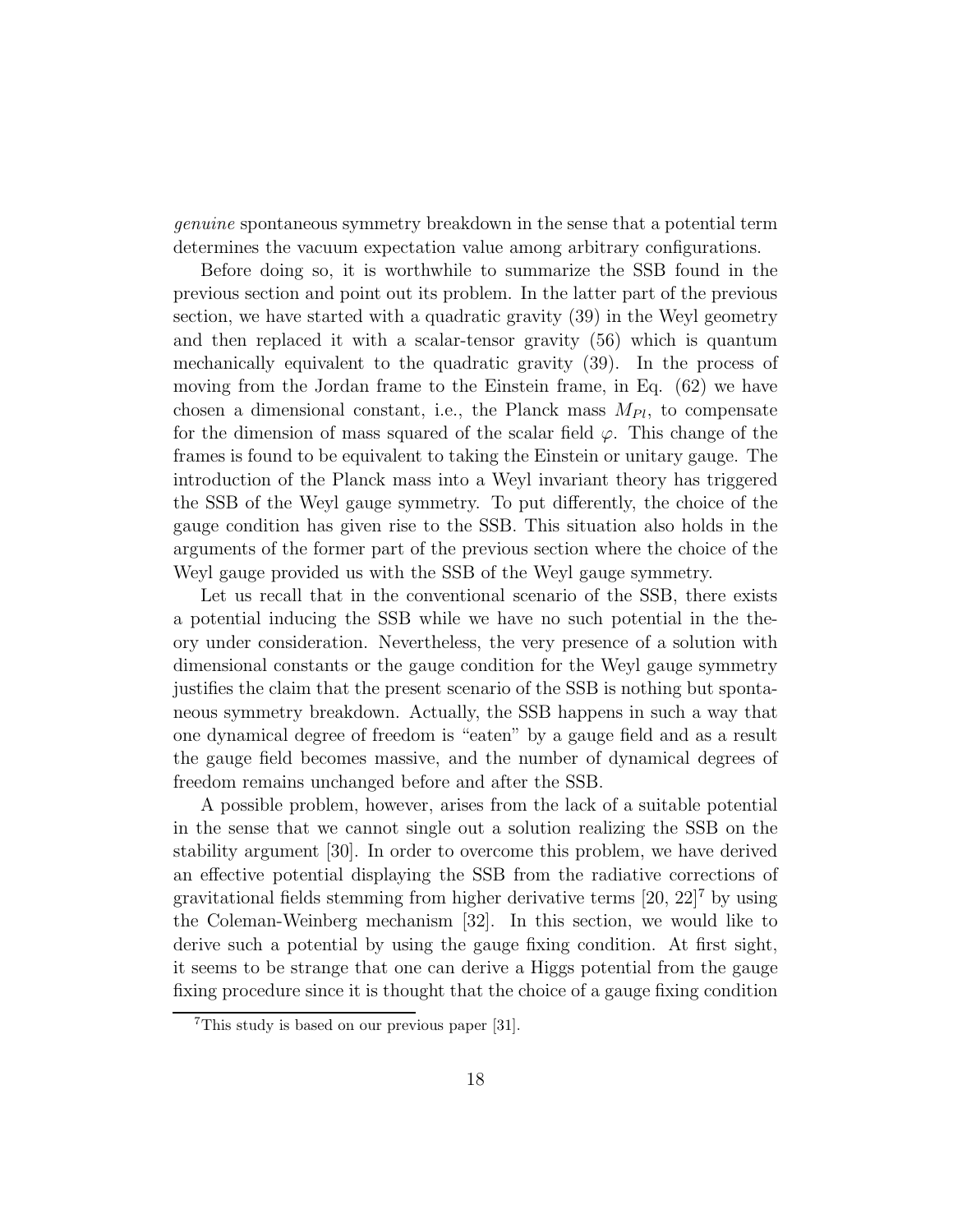is at one's disposal and physics does not usually depend on such a gauge condition. However, in case of scale invariant gravitational theories [33, 34, 35], the gauge fixing of a local scale symmetry or the Weyl gauge symmetry is usually associated with the introduction of dimensional constants (except for the Lorenz gauge condition), which triggers the SSB of the symmetry. In addition to it, our present study might provide a bold conjecture of the origin of the Higgs potential that the Higgs potential comes from a suitable gauge fixing for a local scale symmetry or the Weyl gauge symmetry.

We are now ready to start with a more general theory whose action is given in Eq. (32). Since  $\tilde{R}$  and  $\phi^2$  are invariant under diffeomorphisms and have weight −2, one can construct a gauge invariant line element:

$$
d\tilde{s}^2 = (a\tilde{R} + b\phi^2)g_{\mu\nu}dx^{\mu}dx^{\nu}
$$
  
\n
$$
\equiv (a\tilde{R} + b\phi^2)ds^2,
$$
\n(66)

where  $a$  and  $b$  are constants. The requirement that this gauge invariant line element should be reduced to the line element in the Riemann geometry by taking a gauge condition gives us information on a more general gauge condition

$$
a\tilde{R} + b\phi^2 = k,\tag{67}
$$

where  $k$  is a certain constant to be determined shortly.

Following the same line of the argument as before, let us use the BRST formalism to construct a quantum theory. In addition to the BRST transformation (48), we have a BRST transformation for  $\phi$ ; since the scalar field  $\phi$  has weight  $-1$ , its BRST transformation is of form

$$
\delta_B \phi = -c\phi. \tag{68}
$$

Then, the Lagrangian density for the gauge fixing term and the FP ghost term is given by

$$
\mathcal{L}_{GF+FP} = -i\delta_B \left[ \sqrt{-g}\bar{c}(a\tilde{R} + b\phi^2 - k + \frac{1}{2}\alpha B) \right]
$$
  
= 
$$
-\frac{1}{2\alpha}\sqrt{-g}(a\tilde{R} + b\phi^2 - k)^2 - i\hbar\delta^4(0)\log\sqrt{-g(x)}.
$$
 (69)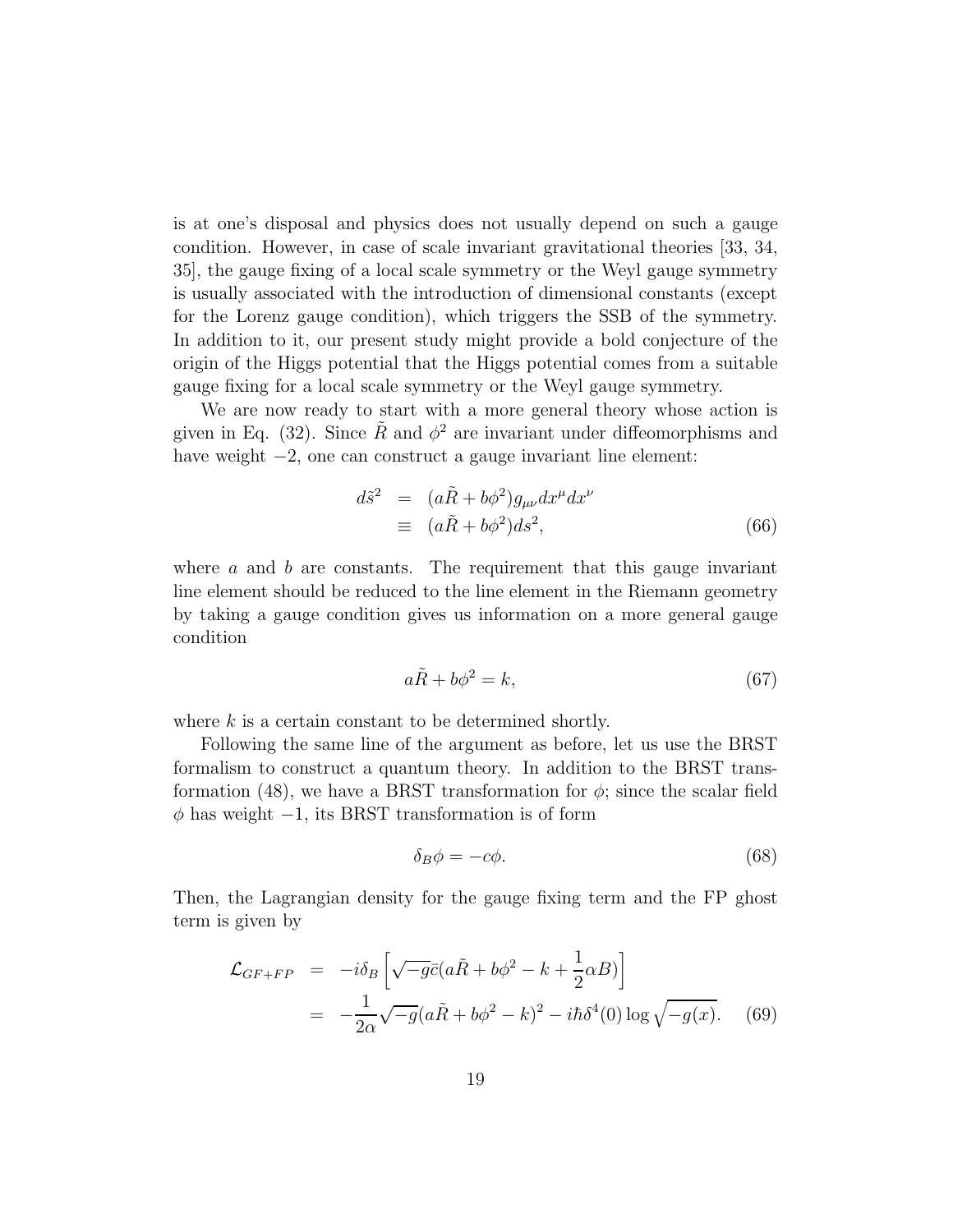where we have performed the integration over  $B_*, c, \bar{c}$  as before. The last term again comes from the FP determinant and will be ignored below.

Adding the classical Lagrangian density in (32), and the gauge-fixing and FP ghost Lagrangian density (69), we have

$$
\mathcal{L}_q = \sqrt{-g} \left\{ \frac{1}{2} \left( \xi_1 - \frac{a^2}{\alpha} \right) \tilde{R}^2 + \left[ \left( \frac{\xi_2}{2} - \frac{ab}{\alpha} \right) \phi^2 + \frac{ak}{\alpha} \right] \tilde{R} \right\}
$$

$$
- \frac{1}{4} H_{\mu\nu} H^{\mu\nu} - \frac{1}{2} g^{\mu\nu} D_{\mu} \phi D_{\nu} \phi - \frac{1}{2\alpha} (b\phi^2 - k)^2 - \frac{\lambda}{4} \phi^4 \right\}.
$$
(70)

To remove the term involving  $\tilde{R}^2$ , we shall take the gauge parameter  $\alpha$  to be

$$
\alpha = \frac{a^2}{\xi_1}.\tag{71}
$$

With this choice of the gauge parameter, the Lagrangian density (70) becomes

$$
\mathcal{L}_{q} = \sqrt{-g} \left\{ \left[ \left( \frac{\xi_{2}}{2} - \frac{\xi_{1}b}{a} \right) \phi^{2} + \frac{\xi_{1}k}{a} \right] \tilde{R} - \frac{1}{4} H_{\mu\nu} H^{\mu\nu} \right. \\ - \frac{1}{2} g^{\mu\nu} D_{\mu} \phi D_{\nu} \phi - \frac{\xi_{1}}{2a^{2}} (b\phi^{2} - k)^{2} - \frac{\lambda}{4} \phi^{4} \right\} \\ = \sqrt{-g} \left\{ \left[ \left( \frac{\xi_{2}}{2} - \frac{\xi_{1}b}{a} \right) \phi^{2} + \frac{\xi_{1}k}{a} \right] \tilde{R} - \frac{1}{4} H_{\mu\nu} H^{\mu\nu} \right. \\ - \frac{1}{2} g^{\mu\nu} D_{\mu} \phi D_{\nu} \phi - \frac{\xi_{1}}{2a^{2}} \left( b^{2} + \frac{a^{2}\lambda}{2\xi_{1}} \right) \left( \phi^{2} - \frac{bk}{b^{2} + \frac{a^{2}\lambda}{2\xi_{1}}} \right)^{2} \\ - \frac{k^{2}\lambda}{4 \left( b^{2} + \frac{a^{2}\lambda}{2\xi_{1}} \right)} \right\} . \tag{72}
$$

It is worthwhile to notice that the Higgs potential has emerged in the Lagrangian density from the gauge fixing condition (67) for the Weyl gauge transformation due to  $\xi_1 > 0, \lambda > 0$ . The present theory, therefore, solves the "possible' problem" mentioned above and the presence of the Higgs potential makes it possible to single out a solution realizing the SSB on the stability argument.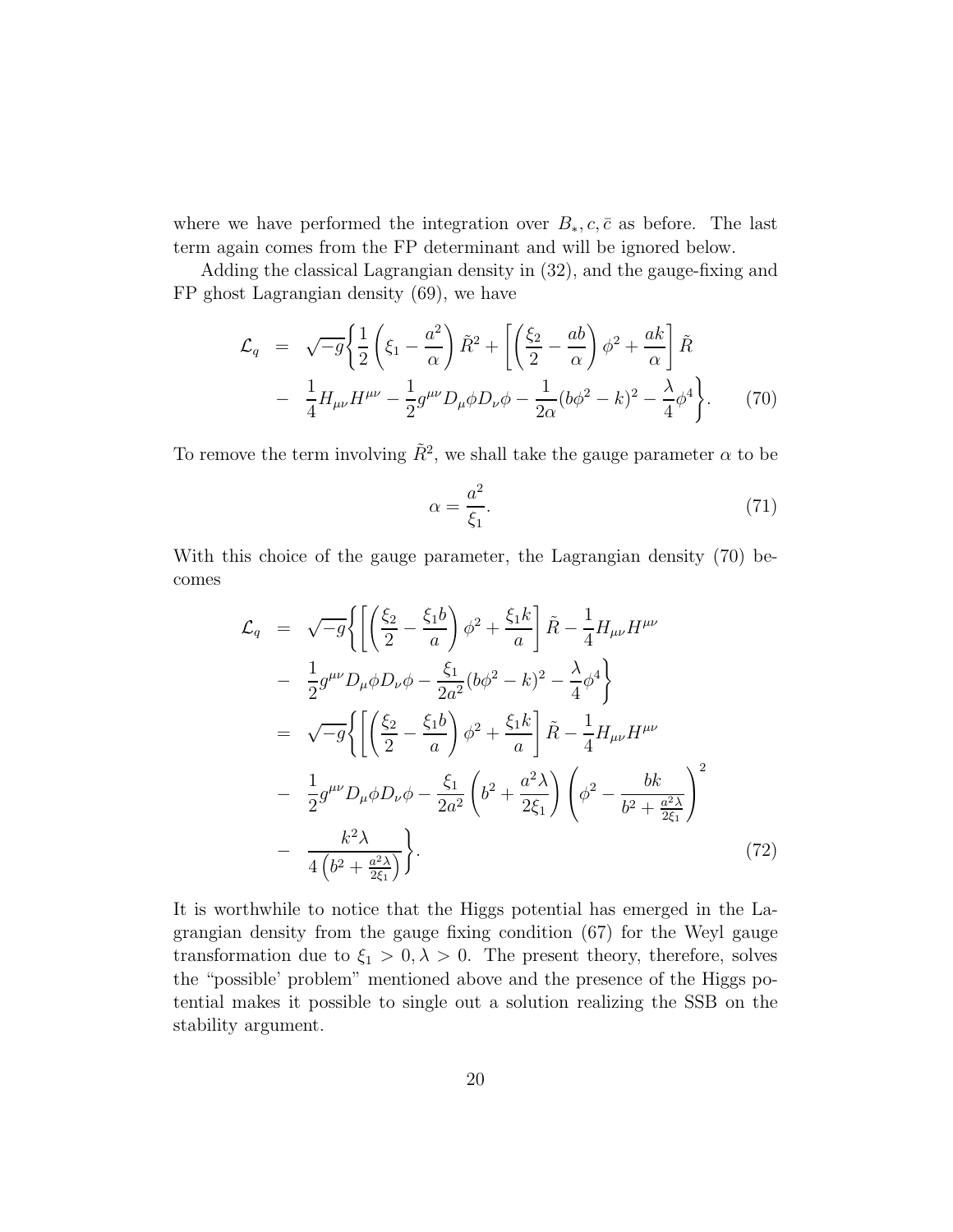Taking the vacuum expectation value

$$
\langle \phi^2 \rangle = \frac{bk}{b^2 + \frac{a^2 \lambda}{2\xi_1}},\tag{73}
$$

we have a quantum Lagrangian density in the lowest level of approximation

$$
\mathcal{L}_{q} = \sqrt{-g} \left[ \frac{k(\xi_{2}b + a\lambda)}{2(b^{2} + \frac{a^{2}\lambda}{2\xi_{1}})} \tilde{R} - \frac{1}{4} H_{\mu\nu} H^{\mu\nu} - \frac{1}{2} \frac{f^{2}bk}{b^{2} + \frac{a^{2}\lambda}{2\xi_{1}}} S_{\mu} S^{\mu} - \frac{k^{2}\lambda}{4(b^{2} + \frac{a^{2}\lambda}{2\xi_{1}})} \right].
$$
\n(74)

To make this Lagrangian density coincide with the Einstein-Hilbert Lagrangian, we choose the constant  $k$  to be

$$
k = \frac{b^2 + \frac{a^2 \lambda}{2\xi_1}}{\xi_2 b + a\lambda} M_{Pl}^2.
$$
 (75)

As a result, up to a total derivative term, (74) takes the form

$$
\mathcal{L}_{q} = \sqrt{-g} \left[ \frac{M_{Pl}^{2}}{2} R - \frac{1}{4} H_{\mu\nu} H^{\mu\nu} - \frac{1}{2} \frac{(6\xi_{2} + 1)b + 6a\lambda}{\xi_{2}b + a\lambda} (fM_{Pl})^{2} S_{\mu} S^{\mu} - \frac{\lambda \left(b^{2} + \frac{a^{2}\lambda}{2\xi_{1}}\right)}{4(\xi_{2}b + a\lambda)^{2}} M_{Pl}^{4} \right].
$$
\n(76)

From this Lagrangian density, one can easily read out the values of the cosmological constant and the mass of the Weyl gauge field as

$$
\Lambda = \frac{\lambda \left(b^2 + \frac{a^2 \lambda}{2\xi_1}\right)}{4(\xi_2 b + a\lambda)^2} M_{Pl}^2,
$$
\n
$$
m_S = \sqrt{\frac{(6\xi_2 + 1)b + 6a\lambda}{\xi_2 b + a\lambda}} f M_{Pl}.
$$
\n(77)

Note that the the cosmological constant is again positive definite and very tiny in the weak coupling regime  $\xi_2 \gg 1, \lambda \ll 1.8$  Of course, the number of dynamical degrees of freedom is unchanged before and after the SSB, and a scalar field in the scalar curvature squared is eaten by the massless Weyl gauge field as in the previous model.

<sup>8</sup>Even if the cosmological constant is tiny in the weak coupling limit, this is no longer a solution to the cosmological constant problem as proved in Refs. [36, 37, 38, 39].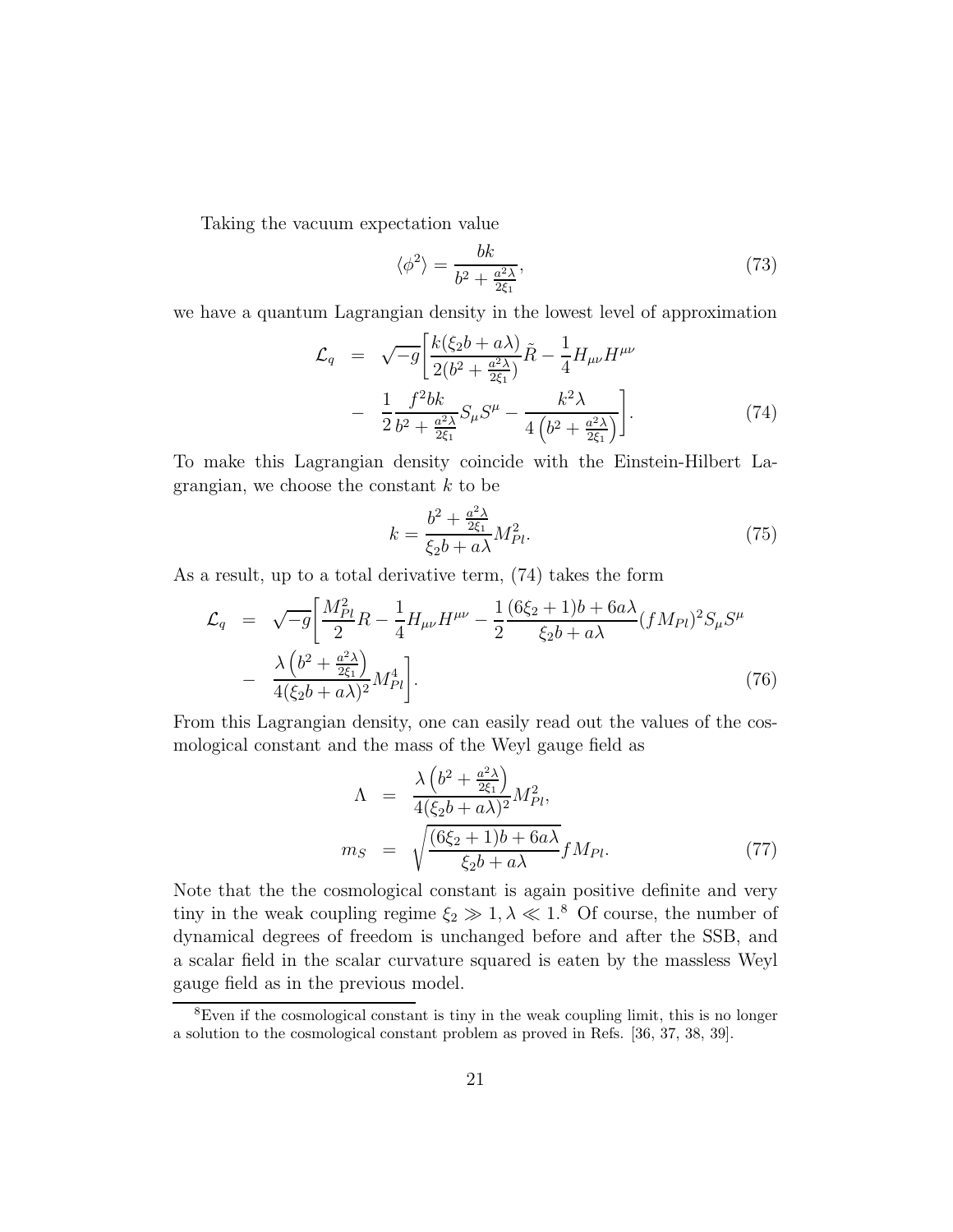#### 6 Conclusions

In this article, we have investigated a possibility that gravitational theories in the Weyl geometry, which are invariant under the Weyl gauge transformation as well as diffeomorphisms, generate the Einstein-Hilbert action of Einstein's general relativity. We have seen that a quadratic gravity without a scalar field induces the Einstein-Hilbert action and at the same time the Weyl gauge field becomes massive in the "Weyl gauge" where Weyl's scalar curvature takes a constant value. Furthermore, we have showed that the same phenomenon also occurs in the "Einstein gauge" or "unitary gauge" for which the scalar field takes a constant value. The latter gauge choice clarifies that a scalar field included in the scalar curvature squared is absorbed into a longitudinal mode of the massless Weyl gauge field, thereby the gauge field becoming massive. We also pointed out that this phenomenon is nothing but spontaneous symmetry breakdown (SSB) [30, 22] in the sense that the gauge field becomes massive and the number of physical degrees of freedom remains unchanged before and after the SSB, but the absence of the Higgs potential provides us a problem that one cannot single out a solution realizing the SSB on the stability argument.

In order to solve the problem of the absence of the Higgs potential, we have looked for a more general model of a quadratic gravity with a scalar field in the Weyl geometry. This general model in fact shows an interesting phenomenon that a more general gauge fixing condition yields a Higgs potential whose minimum determines the vacuum expectation value, thereby triggering spontaneous symmetry breakdown. In this model, the Einstein-Hilbert term is also induced and the Weyl gauge field becomes massive via the SSB.

The key observation behind the present work is to overcome the second clock problem associated with the Weyl geometry. The second clock problem says that two synchronized clocks put at a certain space-time point run at different speeds after they travel along different paths and then reunite at some place. To put differently, two identical elementary particles with the same mass show different masses after they get the same experience as above since mass is nothing but length scale in this context. However, in this interpretation, there is an implicit assumption such that the length  $l$  has a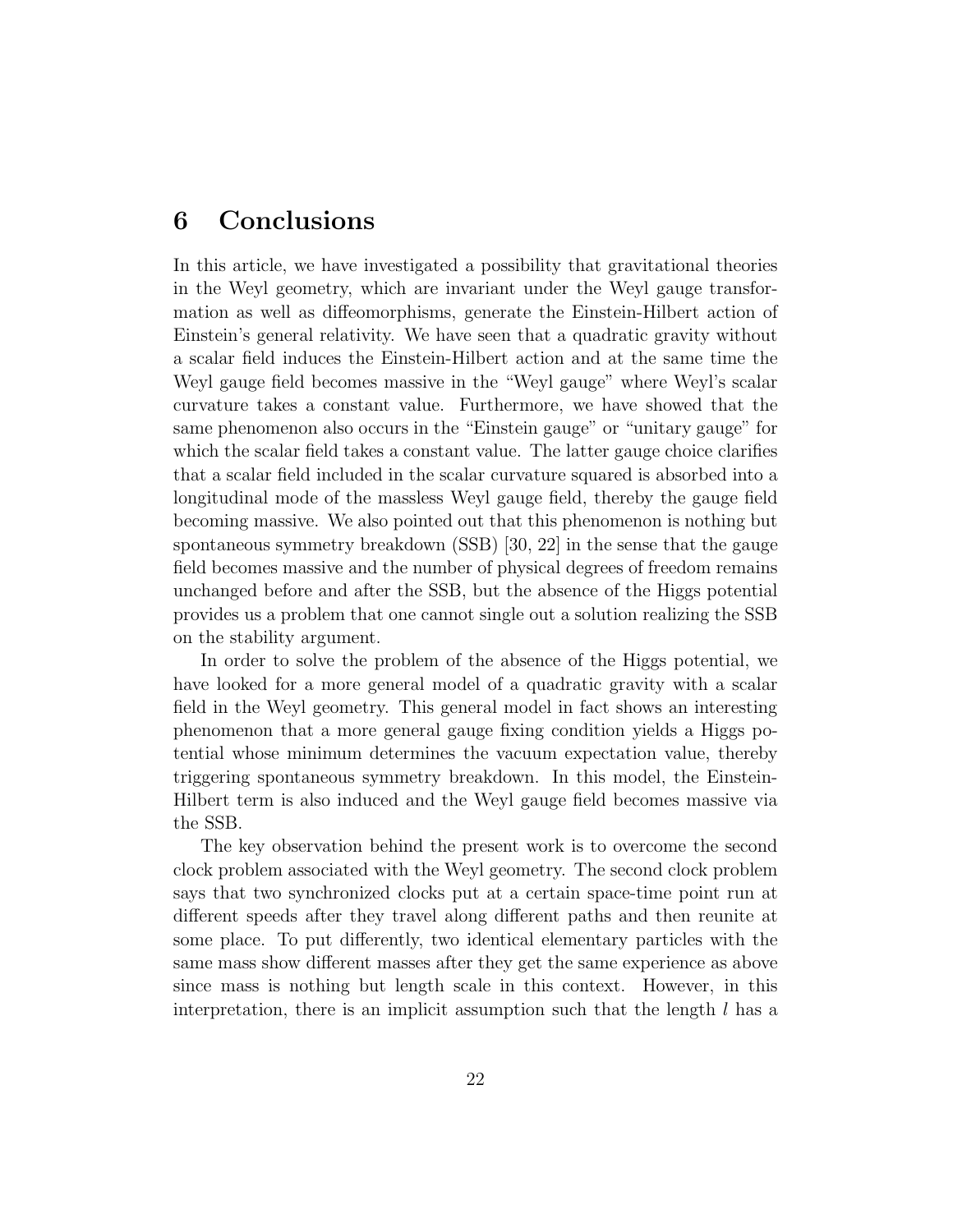variation

$$
dl = flS_{\mu}dx^{\mu},\tag{78}
$$

and its integration  $l$  given by

$$
l = l_0 e^{f \int S_\mu dx^\mu},\tag{79}
$$

determines a physcal length. As long as we admit this implicit assumption about the physical length, we are forced to encounter the second clock problem. One famous resolution, which eventually led to the concept of the  $U(1)$ gauge invariance, is to replace the scale factor  $f$  with a imaginary phase if. Then, the second clock problem amounts to the question of whether, say, two electrons starting with the same phase and taken along different paths would acquire different phases or not. The experimental answer is definitely yes and this phenomenon is nothing but the Aharonov-Bohm effect.

An alternative resolution, which we adopt in this article, is that we do not regard  $ds^2 = g_{\mu\nu}dx^{\mu}dx^{\nu}$  or l as a physical quantity measuring the distance since it is not gauge invariant. The gauge invariant line element  $d\tilde{s}$  defined in Eq. (43) or Eq. (66) should be regarded as the definition of the distance in the Weyl geometry. It is then obvious that we are free from the second clock problem. If we require that this gauge invariant line element  $d\tilde{s}$  is reduced to ds in the Riemann geometry after fixing the Weyl gauge invariance, we are led to taking the gauge condition, the Weyl gauge or the more general gauge.

To close this article, let us comment on the Higgs potential. Let us recall that there is a longstanding and important question of what the origin of the Higgs potential is. Our model might partially answer this question: The Higgs potential comes from symmetry breaking of a local scale symmetry or Weyl gauge symmetry. In this context, it is worth recalling that the standard model is invariant under a scale symmetry if the (negative) mass term for the Higgs field is removed from its action [40]. In this sense, it is naturally expected that the appearance of the Higgs potential is closely related to the scale symmetry. The Weyl geometry provides us with a playground for promoting a *global* scale symmetry to a *local* scale symmetry and simultaneously produces a Weyl gauge field as a candidate for dark matter.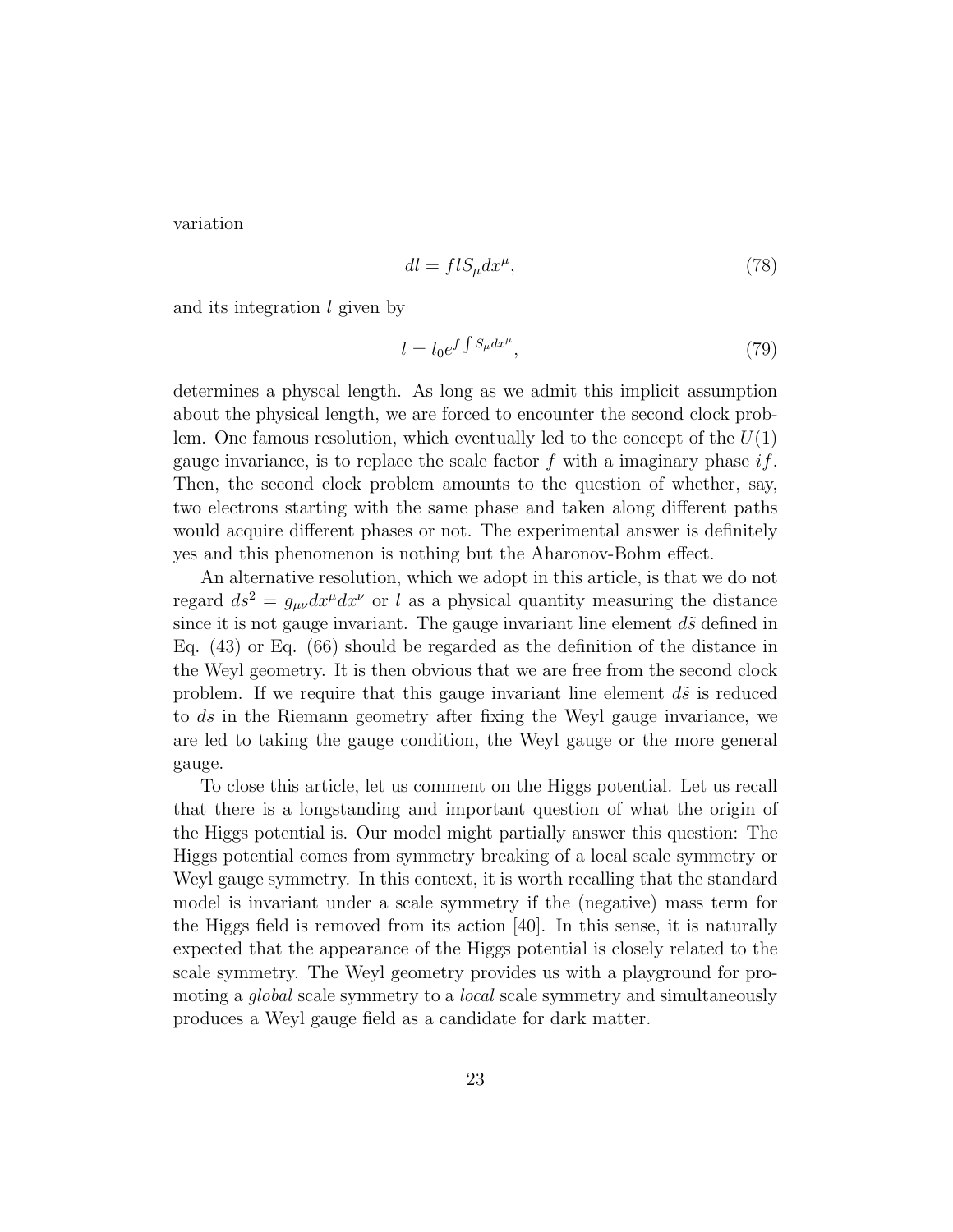## References

- [1] H. Weyl, "Gravitation und Elekrizität", Sitzungsberichte der Königlich Preußischen Akademie der Wissenschaften zu Berlin, 1918, pp. 465- 480; English translation, "Gravitation and Electricity", pp. 24-37 in O'Raifeartaigh's book.
- [2] R. Penrose, "The Road to Reality", Vintage Books, New York, 2007.
- [3] F. London, "Quantum-Mechanical Interpretation of Weyl's Theory", Zeit. Phys. 42 (1927) 375.
- [4] L. O'Raifeartaigh, "The Dawning of Gauge Theory", Princeton University Press, 1997.
- [5] M. Omote, "Scale Transformations of the Second Kind and the Weyl Space-Time", Lett. Nuovo. Cim. 2 (1971) 58.
- [6] P. A. M. Dirac, "Long Range Forces and Broken Symmetries", Proc. Roy. Soc. Lond. A 333 (1973) 403.
- [7] R. Utiyama, "On Weyl's Gauge Field", Prog. Theor. Phys. 50 (1973) 2080.
- [8] P. G. O. Freund, "Local Scale Invariance and Gravitation", Ann. of Phys. 84 (1974) 440.
- [9] R. Utiyama, "On Weyl's Gauge Field II", Prog. Theor. Phys. 53 (1975) 565.
- [10] K. Hayashi, M. Kasuya and T. Shirafuji, "Elementary Particles and Weyl's Gauge Field", Prog. Theor. Phys. 57 (1977) 431; Erratum: Prog. Theor. Phys. 59 (1978) 681.
- [11] K. Hayashi and T. Kugo, "Remarks on Weyl's Gauge Field", Prog. Theor. Phys. 61 (1979) 334.
- [12] L. Smolin, "Towards a Theory of Spacetime Structure at Very Short Distances", Nucl. Phys. B 160 (1979) 253.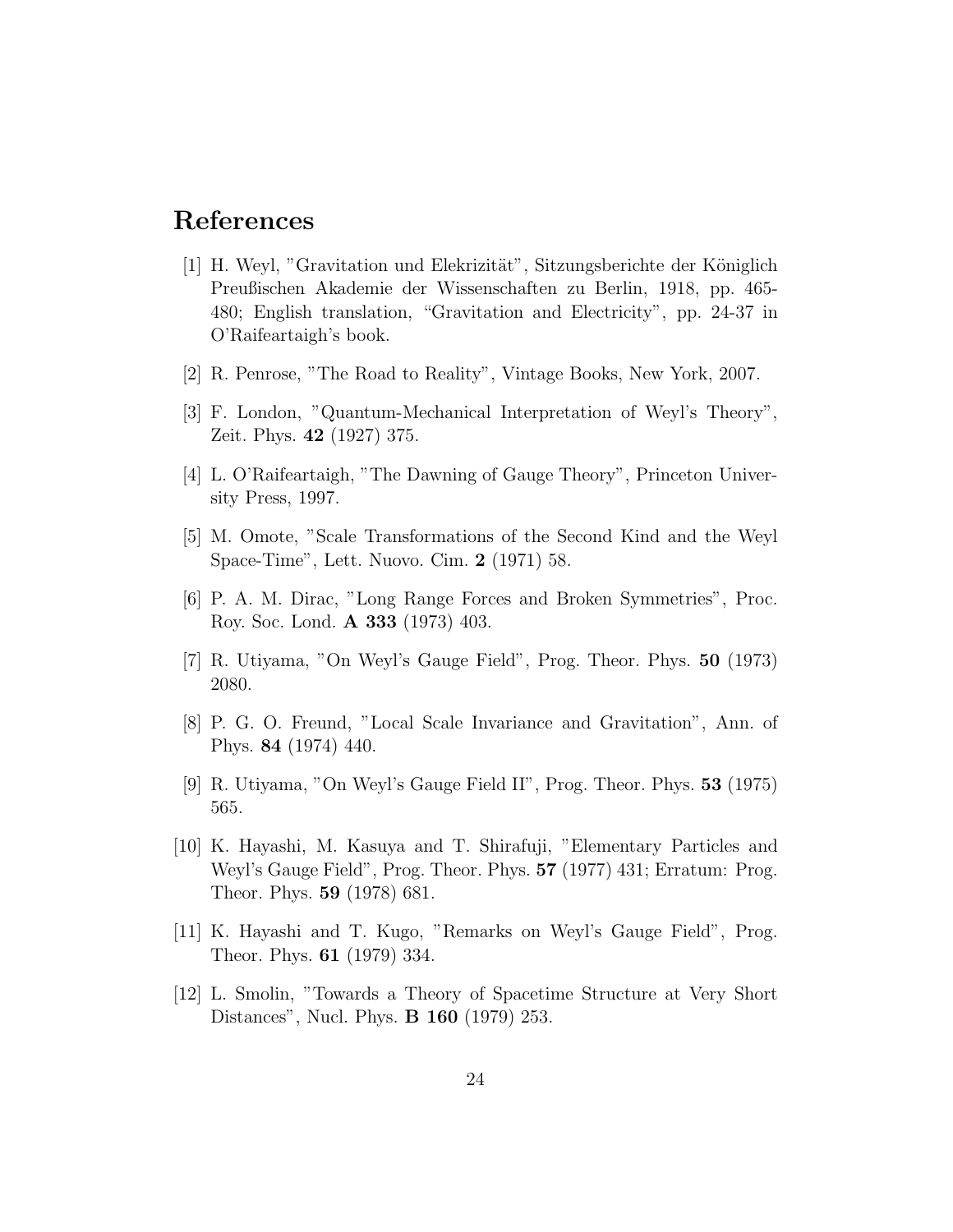- [13] H. Cheng, "Possible Existence of Weyl's Vector Meson", Phys. Rev. Lett. 61 (1988) 2182.
- [14] W. Drechsler and H. Tann, "Broken Weyl Invariance and the Origin of Mass", Found. Phys. 29 (1999) 1023.
- [15] H. Nishino and S. Rajpoot, "Implication of Compensator Field and Local Scale Invariance in the Standard Model", Phys. Rev. D 79 (2009) 125025.
- [16] C. Pagani and R. Percacci, "Quantization and Fixed Points of Non-Integrable Weyl Theory", Class. Quant. Grav. 31 (2014) 115005.
- [17] H. C. Ohanian, "Weyl Gauge-vector and Complex Dilaton Scalar for Conformal Symmetry and Its Breaking", Gen. Rel. Grav. 48 (2016) 25.
- [18] M. de Cesare, J. W. Moffat and M. Sakellariadou, "Local Conformal Symmetry in Non-Riemannian Geometry and the Origin of Physical Scales", Eur. Phys. J. C 77 (2017) 605.
- [19] D. M. Ghilencea, "Spontaneous Breaking of Weyl Quadratic Gravity to Einstein Action and Higgs Potential", JHEP 1903 (2019) 049.
- [20] I. Oda, "Planck and Electroweak Scales Emerging from Weyl Conformal Gravity", arXiv:1903.09309 [hep-th], To appear PoS, The Corfu Summer Institute 2018, Workshop on the Standard Model and Beyond.
- [21] D. M. Ghilencea, "Stueckelberg Breaking of Weyl Conformal Geometry and Applications to Gravity", Phys. Rev. D 101 (2020) 045010.
- [22] I. Oda, "Planck Scale from Broken Local Conformal Invariance in Weyl Geometry", Adv. Studies in Theor. Phys. 14 (2020) 9.
- [23] T. A. T. Sanomiya, I. P. Lobo, J. B. Formiga, F. Dahia and C. Romero, "An Invariant Approach to Weyl's Unified Field Theory", arXiv:2002.00285 [gr-qc].
- [24] E. Scholz, "The Unexpected Resurgence of Weyl Geometry in late 20th-Century Physics", Einstein Stud. 14 (2018) 261.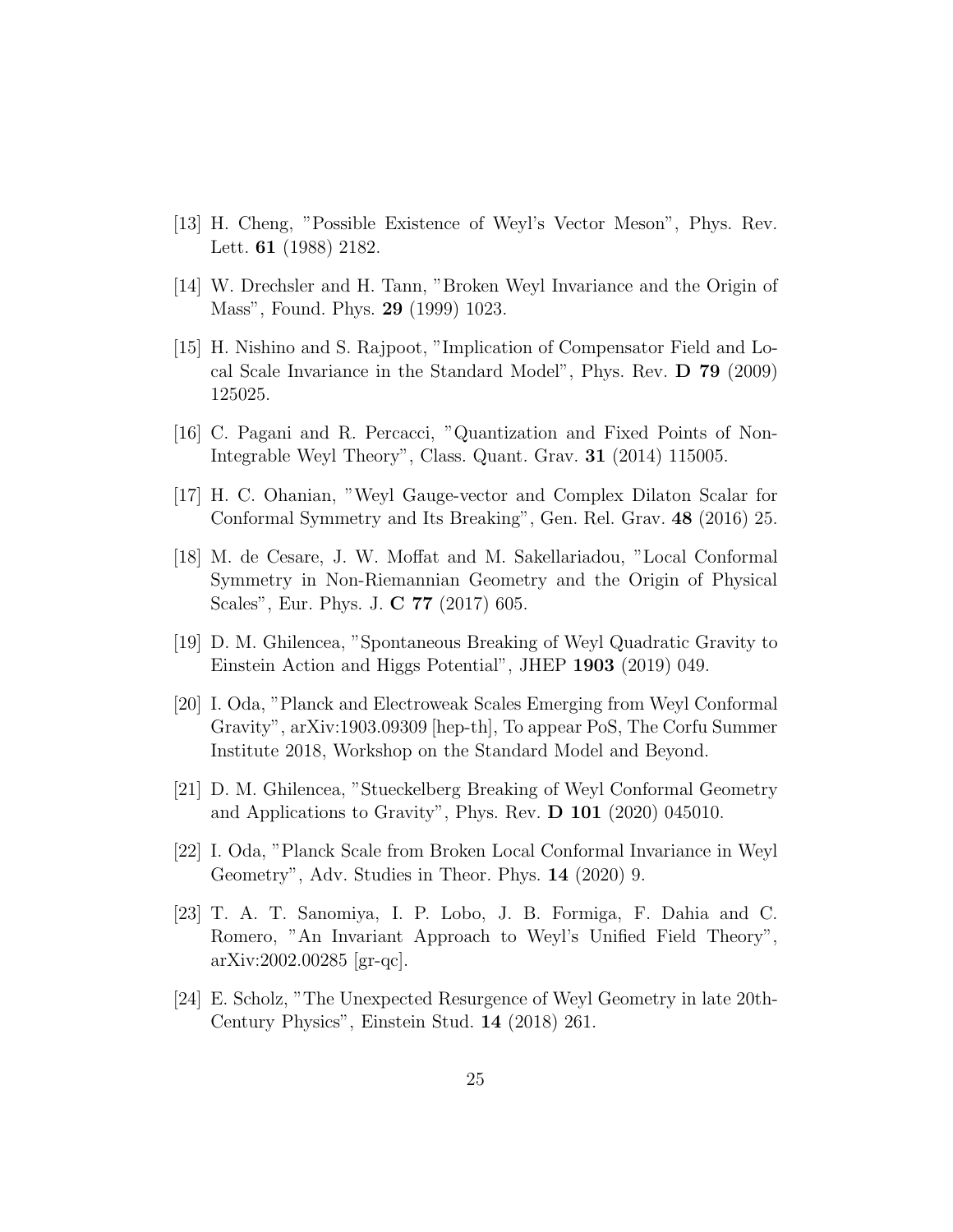- [25] R. Adler, M. Bazin and M. Schiffer, "Introduction to General Relativity", McGraw-Hill Inc., 1975.
- [26] R. M. Wald, "General Relativity", University of Chicago Press, Chicago, 1984.
- [27] K. S. Stelle, "Renormalization of Higher Derivative Quantum Gravity", Phys. Rev. D 16 (1977) 953.
- [28] N. Nakanishi and I. Ojima, "Covariant Operator Formalism of Gauge Theories and Quantum Gravity, World Scientific Publishing, 1990, and references therein.
- [29] T. Kugo and S. Uehara, "General Procedure of Gauge Fixing Based on BRS Invariance Principle", Nucl. Phys. B 197 (1982) 378.
- [30] Y. Fujii and K. Maeda, "The Scalar-Tensor Theory of Gravitation", Cambridge University Press, 2003.
- [31] I. Oda, "Planck and Electroweak Scales Emerging from Conformal Gravity", Eur. Phys. J. C 78 (2018) 798.
- [32] S. R. Coleman and E. J. Weinberg, "Radiative Corrections as the Origin of Spontaneous Symmetry Breaking", Phys. Rev. D 7 (1973) 1888.
- [33] I. Oda, "Classically Scale-invariant B-L Model and Dilaton Gravity", Phys. Rev. D 87 (2013) 065025.
- [34] I. Oda, "Classically Scale-invariant B-L Model and Conformal Gravity", Phys. Lett. B 724 (2013) 160.
- [35] I. Oda, "Higgs Mechanism in Scale-Invariant Gravity", Adv. Studies in Theor. Phys. 8 (2014) 215.
- [36] S. Weinberg, "The Cosmological Constant Problem", Rev. Mod. Phys. 61 (1989) 1.
- [37] I. Oda, "Weinbergs No Go Theorem in Quantum Gravity", Phys. Rev. D 96 (2017) 124012.